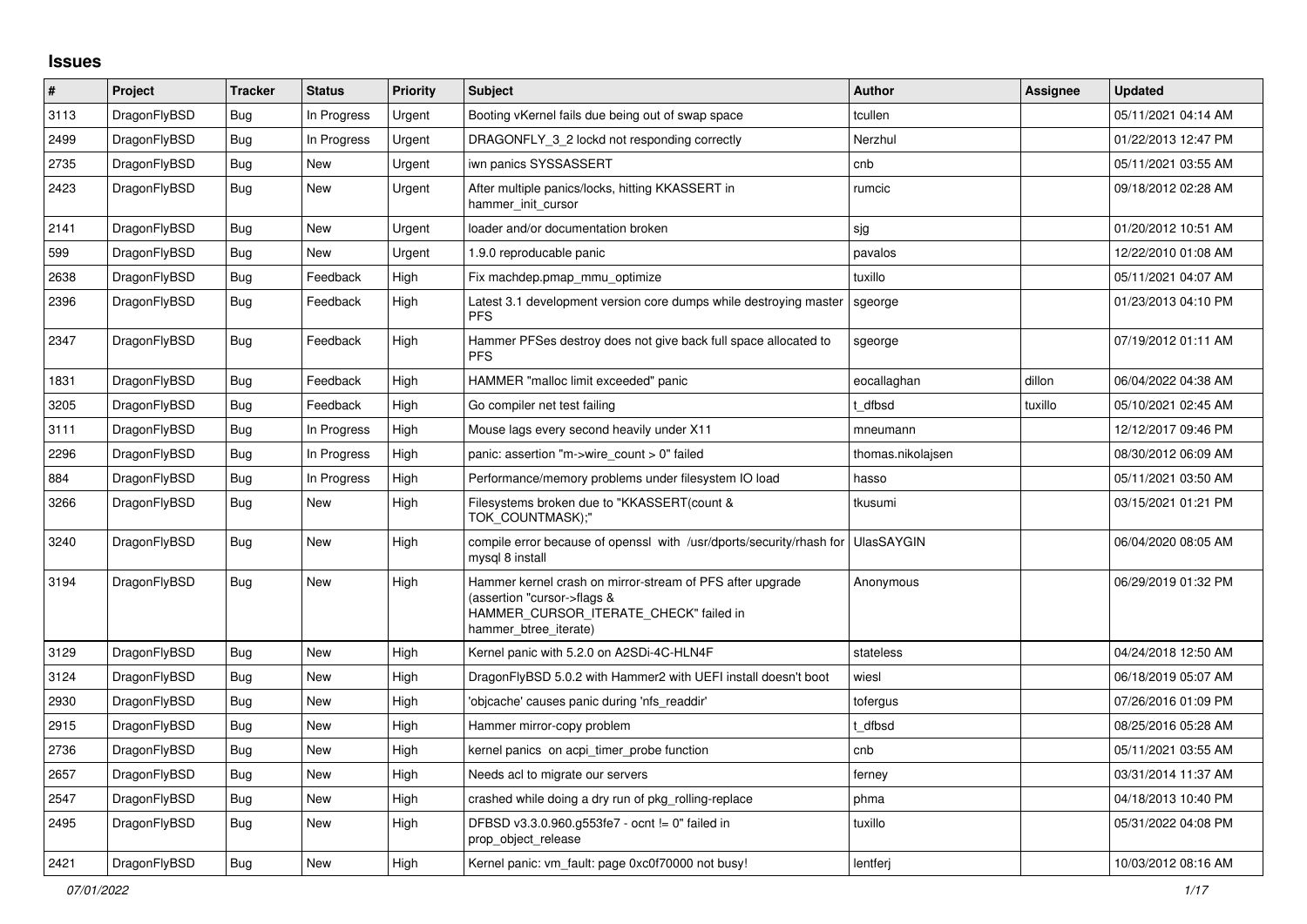| $\sharp$ | Project      | <b>Tracker</b> | <b>Status</b> | <b>Priority</b> | Subject                                                                                                            | Author           | Assignee  | <b>Updated</b>      |
|----------|--------------|----------------|---------------|-----------------|--------------------------------------------------------------------------------------------------------------------|------------------|-----------|---------------------|
| 2140     | DragonFlyBSD | <b>Bug</b>     | <b>New</b>    | High            | hammer_io_delallocate panic with 'duplicate entry' message                                                         | ttw              |           | 10/07/2011 12:22 PM |
| 2117     | DragonFlyBSD | <b>Bug</b>     | New           | High            | ACPI and/or bce(4) problem with 2.11.0.673.g0d557 on HP DL380<br>G6                                                | pauska           |           | 08/22/2011 10:15 AM |
| 2071     | DragonFlyBSD | Bug            | <b>New</b>    | High            | Panic on assertion: $(int)(flag->seq - seq) > 0$ in hammer flusher flush<br>after inode error                      | vsrinivas        |           | 06/12/2011 07:59 AM |
| 1920     | DragonFlyBSD | <b>Bug</b>     | <b>New</b>    | High            | system hangs                                                                                                       | zhtw             |           | 11/22/2010 08:59 AM |
| 1185     | DragonFlyBSD | <b>Bug</b>     | New           | High            | need a tool to merge changes into /etc                                                                             | wa1ter           |           | 02/18/2014 06:02 AM |
| 2870     | DragonFlyBSD | <b>Bug</b>     | New           | High            | Broken text and icons when glamor acceleration is used                                                             | 375gnu           | ftigeot   | 01/31/2016 12:13 AM |
| 2825     | DragonFlyBSD | <b>Bug</b>     | <b>New</b>    | High            | 3x dhclient = hanging system (objcache exhausted)                                                                  | jaccovonb        | sepherosa | 05/11/2021 03:55 AM |
| 1198     | DragonFlyBSD | <b>Bug</b>     | <b>New</b>    | High            | DDB loops panic in db_read_bytes                                                                                   | corecode         | tuxillo   | 05/11/2021 03:51 AM |
| 2828     | DragonFlyBSD | Bug            | New           | High            | On AMD APUs and Bulldozer CPUs, the machdep.cpu_idle_hlt<br>sysctl should be 3 by default                          | vadaszi          | vadaszi   | 05/11/2021 04:07 AM |
| 3152     | DragonFlyBSD | <b>Bug</b>     | Feedback      | Normal          | Console's size in ttyv0 and single user mode is sticking to 80x25,<br>while ttyv1 can make use of the whole screen | overtime         |           | 02/24/2019 01:08 AM |
| 2958     | DragonFlyBSD | Bug            | Feedback      | Normal          | Hammer FS dies during pruning after massive write load                                                             | neilb            |           | 10/11/2016 04:20 AM |
| 2957     | DragonFlyBSD | <b>Bug</b>     | Feedback      | Normal          | swapoff -a followed by swapon -a doesn't give your swap back                                                       | neilb            |           | 10/09/2016 04:17 AM |
| 2644     | DragonFlyBSD | <b>Bug</b>     | Feedback      | Normal          | 3.6.0-REL trap 9 on boot                                                                                           | memmerto         |           | 11/27/2021 08:08 AM |
| 2617     | DragonFlyBSD | <b>Bug</b>     | Feedback      | Normal          | Possible issue with wireless mouse on 3.6 release                                                                  | FilippoMo        |           | 01/14/2015 03:42 PM |
| 2556     | DragonFlyBSD | <b>Bug</b>     | Feedback      | Normal          | DragonFly v3.5.0.81.gd3479 - Process signal weirdness                                                              | tuxillo          |           | 12/17/2013 03:48 PM |
| 2459     | DragonFlyBSD | <b>Bug</b>     | Feedback      | Normal          | apic problems with HP Probook 4510s                                                                                | thowe            |           | 11/27/2021 08:22 AM |
| 2288     | DragonFlyBSD | <b>Bug</b>     | Feedback      | Normal          | Random IO performance loss introduced since January 1st                                                            | lentferj         |           | 01/23/2013 04:21 PM |
| 2090     | DragonFlyBSD | <b>Bug</b>     | Feedback      | Normal          | snd_hda does not support headphone automute                                                                        | justin           |           | 03/29/2012 08:03 PM |
| 2081     | DragonFlyBSD | <b>Bug</b>     | Feedback      | Normal          | Panic on device "detach" / "failure"                                                                               | vsrinivas        |           | 02/29/2012 07:11 AM |
| 1860     | DragonFlyBSD | <b>Bug</b>     | Feedback      | Normal          | Panic while creating UFS fs on vn(4) for initrd                                                                    | matthias         |           | 02/29/2012 07:16 AM |
| 1824     | DragonFlyBSD | <b>Bug</b>     | Feedback      | Normal          | kernel panic, x86, 2.7.3.859.ge5104                                                                                | akirchhoff135014 |           | 03/10/2013 07:49 AM |
| 1745     | DragonFlyBSD | <b>Bug</b>     | Feedback      | Normal          | kmalloc panic                                                                                                      | josepht          |           | 05/11/2021 04:05 AM |
| 1727     | DragonFlyBSD | <b>Bug</b>     | Feedback      | Normal          | CD boot panic (2.6.1) (usb?)                                                                                       | kiril            |           | 05/15/2022 05:10 AM |
| 1718     | DragonFlyBSD | <b>Bug</b>     | Feedback      | Normal          | IDE disk drive not detected by x86_64 2.6.1 Live CD                                                                | bcox             |           | 11/27/2021 08:25 AM |
| 1717     | DragonFlyBSD | <b>Bug</b>     | Feedback      | Normal          | HAMMER panic in hammer cursor down()                                                                               | josepht1         |           | 05/11/2021 04:05 AM |
| 1672     | DragonFlyBSD | <b>Bug</b>     | Feedback      | Normal          | panic (trap 12) around btree_search() in 2.4.1-RELEASE                                                             | floid            |           | 01/19/2015 03:36 AM |
| 1668     | DragonFlyBSD | <b>Bug</b>     | Feedback      | Normal          | Power button not working                                                                                           | elekktretterr    |           | 03/10/2013 06:22 AM |
| 1618     | DragonFlyBSD | <b>Bug</b>     | Feedback      | Normal          | collision for 'struct pmap' when using RPC and <sys user.h=""></sys>                                               | carenas          |           | 05/11/2021 04:05 AM |
| 1613     | DragonFlyBSD | <b>Bug</b>     | Feedback      | Normal          | USB Keyboard not working on master                                                                                 | elekktretterr    |           | 05/11/2021 04:05 AM |
| 1592     | DragonFlyBSD | <b>Bug</b>     | Feedback      | Normal          | AcpiOSUnmapMemory: Warning, deallocation did not track<br>allocation.                                              | eocallaghan      |           | 06/02/2014 07:45 AM |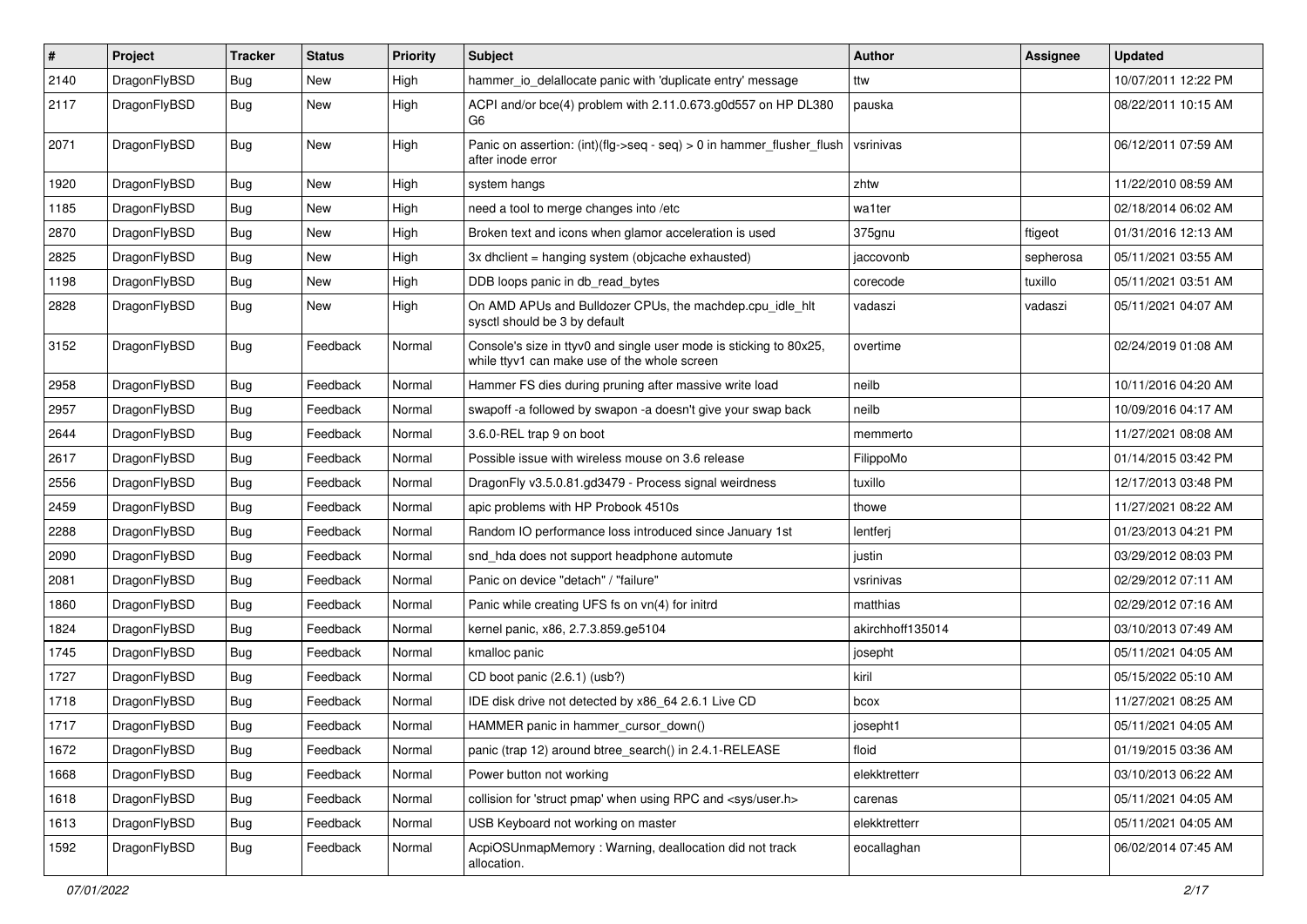| $\sharp$ | Project      | <b>Tracker</b> | <b>Status</b> | <b>Priority</b> | <b>Subject</b>                                                                                                                                            | <b>Author</b>  | Assignee | <b>Updated</b>      |
|----------|--------------|----------------|---------------|-----------------|-----------------------------------------------------------------------------------------------------------------------------------------------------------|----------------|----------|---------------------|
| 1591     | DragonFlyBSD | Bug            | Feedback      | Normal          | Lenovo X301 hangs with AHCI Driver CMD TIMEOUT<br>STS=d0 <bsy></bsy>                                                                                      | eocallaghan    |          | 05/11/2021 04:05 AM |
| 1580     | DragonFlyBSD | <b>Bug</b>     | Feedback      | Normal          | Panic (Fatal trap 12: page fault while in kernel mode) while playing<br>with pf and netif names                                                           | rumcic         |          | 12/21/2018 01:21 AM |
| 1577     | DragonFlyBSD | <b>Bug</b>     | Feedback      | Normal          | panic: assertion: leaf->base.obj id == ip->obj id in<br>hammer_ip_delete_range                                                                            | qhwt+dfly      |          | 05/11/2021 04:01 AM |
| 1563     | DragonFlyBSD | <b>Bug</b>     | Feedback      | Normal          | reset(1) doesn't reset terminal to the defaults                                                                                                           | hasso          |          | 03/10/2013 04:17 AM |
| 1560     | DragonFlyBSD | <b>Bug</b>     | Feedback      | Normal          | Unable to modify partition table on ThinkPad T61p during install                                                                                          | rehsack        |          | 01/15/2015 08:57 AM |
| 1521     | DragonFlyBSD | <b>Bug</b>     | Feedback      | Normal          | amd64 2.4 livecd won't mount root at boot                                                                                                                 | bolapara       |          | 01/28/2018 03:45 AM |
| 1489     | DragonFlyBSD | <b>Bug</b>     | Feedback      | Normal          | panic: ufs dirbad: bad dir                                                                                                                                | rumcic         |          | 03/10/2013 04:34 AM |
| 1486     | DragonFlyBSD | <b>Bug</b>     | Feedback      | Normal          | Interrupt storm related to SATA DVD device                                                                                                                | hasso          |          | 05/11/2021 04:01 AM |
| 1481     | DragonFlyBSD | Bug            | Feedback      | Normal          | panic: assertion: kva_p(buf) in soopt_from_kbuf (after ipfw pipe<br>show, 2.2.1-R)                                                                        | combiner       |          | 05/11/2021 04:01 AM |
| 1456     | DragonFlyBSD | <b>Bug</b>     | Feedback      | Normal          | Microsoft wireless desktop problems                                                                                                                       | elekktretterr  |          | 01/15/2015 08:34 AM |
| 1454     | DragonFlyBSD | <b>Bug</b>     | Feedback      | Normal          | Unable to boot from external USB DVD drive                                                                                                                | elekktretterr  |          | 05/11/2021 04:01 AM |
| 1448     | DragonFlyBSD | <b>Bug</b>     | Feedback      | Normal          | panic: assertion: _tp->tt_msg->tt_cpuid == mycpuid in<br>tcp_callout_active tcp_output tcp_usr_send netmsg_pru_send<br>netmsg_service tcpmsg_service_loop | dillon         |          | 05/11/2021 04:00 AM |
| 1429     | DragonFlyBSD | <b>Bug</b>     | Feedback      | Normal          | vkernel bug - "mfree: m->m_nextpkt != NULL"                                                                                                               | dillon         |          | 05/11/2021 04:00 AM |
| 1387     | DragonFlyBSD | <b>Bug</b>     | Feedback      | Normal          | zero-size malloc and ps: kvm_getprocs: Bad address                                                                                                        | qhwt+dfly      |          | 05/11/2021 04:00 AM |
| 1332     | DragonFlyBSD | <b>Bug</b>     | Feedback      | Normal          | DFBSD 2.2 - Booting usbcdrom/usbsticks on thinkpad hangs on<br>"BTX Halted"                                                                               | tuxillo        |          | 05/11/2021 04:00 AM |
| 1330     | DragonFlyBSD | <b>Bug</b>     | Feedback      | Normal          | Hammer, usb disk, SYNCHRONIZE CACHE failure                                                                                                               | josepht        |          | 06/02/2014 04:56 AM |
| 1282     | DragonFlyBSD | <b>Bug</b>     | Feedback      | Normal          | panic (trap 12) when booting SMP kernel on Atom 330 (dual core)                                                                                           | tomaz.borstnar |          | 05/11/2021 04:00 AM |
| 1250     | DragonFlyBSD | <b>Bug</b>     | Feedback      | Normal          | Panic upon plugging an USB flash drive into the machine                                                                                                   | rumcic         |          | 03/10/2013 05:17 AM |
| 1249     | DragonFlyBSD | <b>Bug</b>     | Feedback      | Normal          | panic: ffs vfree: freeing free inode                                                                                                                      | rumcic         |          | 03/10/2013 05:13 AM |
| 1144     | DragonFlyBSD | <b>Bug</b>     | Feedback      | Normal          | Incorrect clock under KVM                                                                                                                                 | msylvan        |          | 03/09/2013 01:17 PM |
| 1101     | DragonFlyBSD | <b>Bug</b>     | Feedback      | Normal          | ohci related panic                                                                                                                                        | polachok       |          | 05/11/2021 04:00 AM |
| 979      | DragonFlyBSD | <b>Bug</b>     | Feedback      | Normal          | Failure-prone USB mass storage (SB600? msdosfs? CAM?)                                                                                                     | floid          |          | 01/15/2015 08:38 AM |
| 846      | DragonFlyBSD | Bug            | Feedback      | Normal          | USB bugs:usb mouse can't used!                                                                                                                            | frankning      |          | 01/15/2015 08:36 AM |
| 806      | DragonFlyBSD | Bug            | Feedback      | Normal          | boot error on MacBook                                                                                                                                     | tralamazza     |          | 06/04/2022 05:28 AM |
| 570      | DragonFlyBSD | <b>Bug</b>     | Feedback      | Normal          | 1.8.x: ACPI problems                                                                                                                                      | qhwt+dfly      |          | 06/02/2014 03:45 AM |
| 243      | DragonFlyBSD | Bug            | Feedback      | Normal          | weird behavior in the shell                                                                                                                               | swildner       |          | 05/31/2022 02:51 PM |
| 2100     | DragonFlyBSD | <b>Bug</b>     | Feedback      | Normal          | devfs related panic                                                                                                                                       | sepherosa      | alexh    | 07/10/2011 02:29 PM |
| 2037     | DragonFlyBSD | <b>Bug</b>     | Feedback      | Normal          | Panic Bad link elm while building packages                                                                                                                | ftigeot        | dillon   | 04/21/2011 07:20 AM |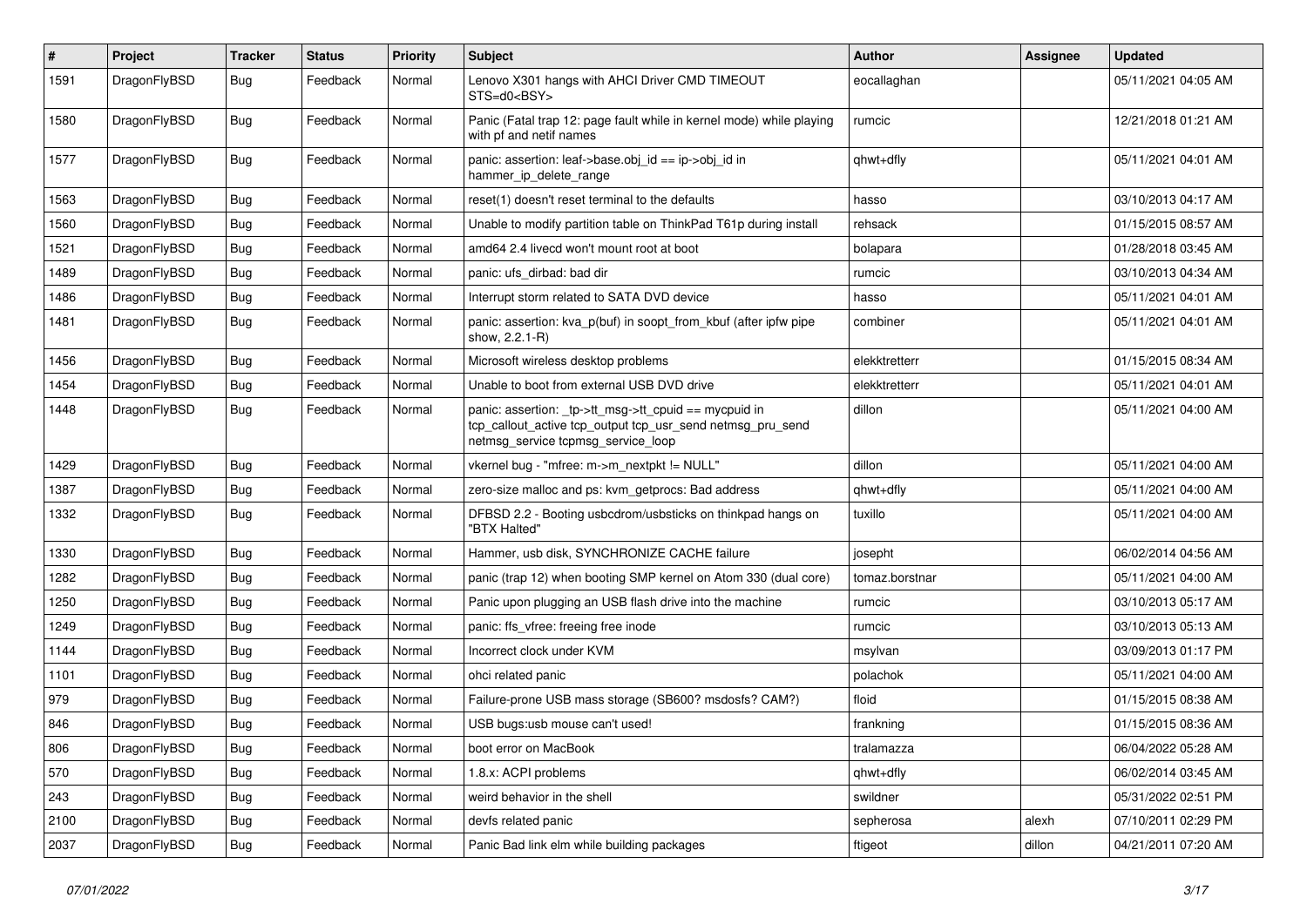| $\sharp$ | Project      | <b>Tracker</b> | <b>Status</b> | <b>Priority</b> | Subject                                                                                                | Author         | Assignee | <b>Updated</b>      |
|----------|--------------|----------------|---------------|-----------------|--------------------------------------------------------------------------------------------------------|----------------|----------|---------------------|
| 1411     | DragonFlyBSD | <b>Bug</b>     | Feedback      | Normal          | Burning doesn't work with ahci(4)                                                                      | hasso          | dillon   | 05/11/2021 04:00 AM |
| 1593     | DragonFlyBSD | Bug            | Feedback      | Normal          | panic: assertion: ccb == ap->ap_err_ccb in ahci_put_err_ccb                                            | ftigeot        | ftigeot  | 05/15/2022 05:09 AM |
| 2717     | DragonFlyBSD | Submit         | Feedback      | Normal          | Out of range numeric handling                                                                          | dclink         | tuxillo  | 05/11/2021 04:08 AM |
| 2438     | DragonFlyBSD | Submit         | Feedback      | Normal          | <b>TRIM</b> fixes                                                                                      | Anonymous      | tuxillo  | 05/11/2021 03:45 AM |
| 1587     | DragonFlyBSD | <b>Bug</b>     | Feedback      | Normal          | can't gdb across fork                                                                                  | corecode       | tuxillo  | 05/11/2021 03:54 AM |
| 1579     | DragonFlyBSD | <b>Bug</b>     | Feedback      | Normal          | dfly 2.4.1 does not like HP DL360G4p and Smart Array 6400 with<br>MSA <sub>20</sub>                    | tomaz.borstnar | tuxillo  | 06/02/2014 02:44 PM |
| 1397     | DragonFlyBSD | <b>Bug</b>     | Feedback      | Normal          | jobs -I output inconsistency when called from script                                                   | Anonymous      | tuxillo  | 05/15/2022 05:07 AM |
| 1287     | DragonFlyBSD | <b>Bug</b>     | Feedback      | Normal          | altq configuration doesn't work                                                                        | corecode       | tuxillo  | 05/11/2021 03:51 AM |
| 911      | DragonFlyBSD | Bug            | Feedback      | Normal          | kidload/kernel linker can exceed malloc reserve and panic system                                       | corecode       | tuxillo  | 05/11/2021 03:51 AM |
| 901      | DragonFlyBSD | <b>Bug</b>     | Feedback      | Normal          | route show needs to get data from all cpus                                                             | corecode       | tuxillo  | 05/11/2021 03:50 AM |
| 847      | DragonFlyBSD | <b>Bug</b>     | Feedback      | Normal          | processes getting stuck on mount point                                                                 | corecode       | tuxillo  | 05/11/2021 03:50 AM |
| 3317     | DragonFlyBSD | <b>Bug</b>     | In Progress   | Normal          | Network vtnet0 not working on Hetzner cloud                                                            | mneumann       |          | 06/18/2022 03:55 AM |
| 3310     | DragonFlyBSD | <b>Bug</b>     | In Progress   | Normal          | NVMM+QEMU fail to boot with UEFI: Mem Assist Failed<br>[gpa=0xfffffff0]                                | liweitianux    |          | 01/11/2022 03:22 PM |
| 3299     | DragonFlyBSD | Bug            | In Progress   | Normal          | DragonFlyBSD reports utterly wrong uptime (most of the time, right<br>after booting in)                | adrian         |          | 11/11/2021 01:43 PM |
| 3269     | DragonFlyBSD | Bug            | In Progress   | Normal          | Is double-buffer'd buf still required by HAMMER2?                                                      | tkusumi        |          | 05/12/2021 04:09 PM |
| 3021     | DragonFlyBSD | <b>Bug</b>     | In Progress   | Normal          | sys/dev/drm/i915/i915_gem_stolen.c:115]: (error) Signed integer<br>overflow for expression '65535<<20' | dcb            |          | 04/11/2017 12:46 PM |
| 3011     | DragonFlyBSD | Bug            | In Progress   | Normal          | dragonfly/sys/dev/netif/re/re.c: suspicious code?                                                      | dcb            |          | 07/29/2017 01:26 AM |
| 2731     | DragonFlyBSD | <b>Bug</b>     | In Progress   | Normal          | Screen full of random colors when starting Xorg with Intel Haswell<br>HD Graphics P4600                | jkatzmaier     |          | 11/12/2014 04:08 PM |
| 2414     | DragonFlyBSD | <b>Bug</b>     | In Progress   | Normal          | Lenovo S10 acpi freeze (not new)                                                                       | davshao        |          | 05/11/2021 04:13 AM |
| 2360     | DragonFlyBSD | <b>Bug</b>     | In Progress   | Normal          | Wishlist: virtio driver import                                                                         | vsrinivas      |          | 06/04/2022 04:16 AM |
| 2351     | DragonFlyBSD | Bug            | In Progress   | Normal          | DFBSD v3.1.0.579.g44ccf - Stuck during startup, random freezes                                         | tuxillo        |          | 04/24/2012 08:21 AM |
| 2345     | DragonFlyBSD | Bug            | In Progress   | Normal          | DFBSD v3.1.0.457.gd679f - NFS panic on diskless station                                                | tuxillo        |          | 04/07/2012 05:22 PM |
| 2282     | DragonFlyBSD | <b>Bug</b>     | In Progress   | Normal          | gdb segfaults with certain corefiles                                                                   | tuxillo        |          | 01/18/2012 04:40 PM |
| 2013     | DragonFlyBSD | <b>Bug</b>     | In Progress   | Normal          | oversized DMA request loop                                                                             | josepht        |          | 05/11/2021 04:06 AM |
| 1749     | DragonFlyBSD | <b>Bug</b>     | In Progress   | Normal          | HAMMER fsstress panic in hammer_flush_inode_core<br>'ip->flush_state != HAMMER_FST_FLUSH'              | vsrinivas      |          | 05/11/2021 04:06 AM |
| 1744     | DragonFlyBSD | <b>Bug</b>     | In Progress   | Normal          | HAMMER fsstress panic in hammer_setup_child_callback                                                   | vsrinivas      |          | 05/11/2021 04:05 AM |
| 1669     | DragonFlyBSD | <b>Bug</b>     | In Progress   | Normal          | Drive wont open using button                                                                           | elekktretterr  |          | 02/29/2012 12:05 PM |
| 1661     | DragonFlyBSD | Bug            | In Progress   | Normal          | panic on password entry mount smb filesystem                                                           | vsrinivas      |          | 11/27/2021 08:29 AM |
| 1502     | DragonFlyBSD | <b>Bug</b>     | In Progress   | Normal          | Lock while deleting files from nohistory HAMMER directories                                            | hasso          |          | 03/10/2013 04:28 AM |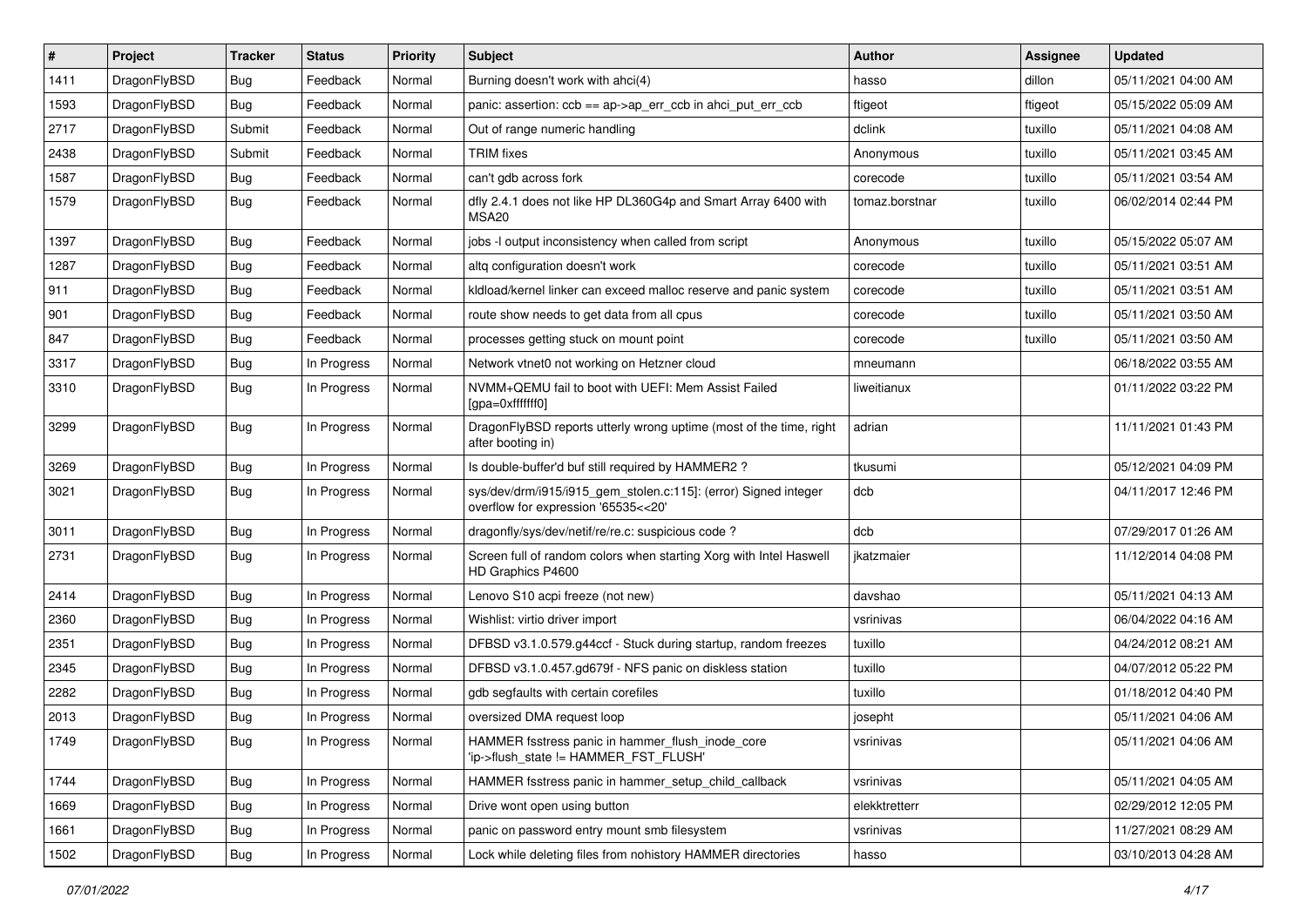| #    | Project      | <b>Tracker</b> | <b>Status</b> | <b>Priority</b> | Subject                                                                               | <b>Author</b>    | Assignee  | <b>Updated</b>      |
|------|--------------|----------------|---------------|-----------------|---------------------------------------------------------------------------------------|------------------|-----------|---------------------|
| 1398 | DragonFlyBSD | Submit         | In Progress   | Normal          | hdestroy(3) restricts hash key to point to malloc'ed space                            | Anonymous        |           | 08/20/2021 04:06 PM |
| 1368 | DragonFlyBSD | Bug            | In Progress   | Normal          | suspend signal race?                                                                  | qhwt+dfly        |           | 05/11/2021 03:51 AM |
| 1336 | DragonFlyBSD | <b>Bug</b>     | In Progress   | Normal          | Still looking for reports of missed directory entries w/ HAMMER                       | dillon           |           | 05/11/2021 04:00 AM |
| 1307 | DragonFlyBSD | <b>Bug</b>     | In Progress   | Normal          | hammer tid -2 shows unexpected result                                                 | corecode         |           | 10/18/2016 05:29 PM |
| 1218 | DragonFlyBSD | <b>Bug</b>     | In Progress   | Normal          | panic: assertion: $error == 0$ in hammer start transaction                            | rumcic           |           | 05/11/2021 04:00 AM |
| 1181 | DragonFlyBSD | <b>Bug</b>     | In Progress   | Normal          | ACX111 panic                                                                          | elekktretterr    |           | 05/11/2021 04:00 AM |
| 604  | DragonFlyBSD | <b>Bug</b>     | In Progress   | Normal          | 1.8.1-RELEASE - clock runs fast on mainboard ASUS P5A-B                               | yeti             |           | 05/11/2021 03:55 AM |
| 331  | DragonFlyBSD | <b>Bug</b>     | In Progress   | Normal          | ftpsesame (aka Bridging S01E03)                                                       | bastyaelvtars    |           | 03/09/2013 12:28 PM |
| 2353 | DragonFlyBSD | <b>Bug</b>     | In Progress   | Normal          | panic: assertion "gd->gd_spinlocks_wr == 0" failed in<br>bsd4_schedulerclock          | jaydg            | alexh     | 11/28/2012 01:57 AM |
| 2819 | DragonFlyBSD | <b>Bug</b>     | In Progress   | Normal          | Random micro system freezes after a week of uptime                                    | ftigeot          | dillon    | 08/16/2015 08:46 PM |
| 3031 | DragonFlyBSD | Submit         | In Progress   | Normal          | Update drm/radeon to Linux 4.7.10 as much as possible                                 | davshao          | ftigeot   | 08/19/2021 12:33 PM |
| 2549 | DragonFlyBSD | <b>Bug</b>     | In Progress   | Normal          | netgraph7: Kernel page fault.                                                         | russiane39       | nant      | 05/10/2013 11:20 PM |
| 168  | DragonFlyBSD | <b>Bug</b>     | In Progress   | Normal          | Livelocked limit engaged while trying to setup IPW wireless                           | mschacht         | sepherosa | 05/11/2021 04:05 AM |
| 1302 | DragonFlyBSD | <b>Bug</b>     | In Progress   | Normal          | Checkpoint regression?                                                                | sjg              | sjg       | 07/10/2013 05:22 PM |
| 3318 | DragonFlyBSD | <b>Bug</b>     | In Progress   | Normal          | Segmenation fault when a process resumed with checkpt exits                           | zabolekar        | tuxillo   | 06/18/2022 08:24 AM |
| 3295 | DragonFlyBSD | <b>Bug</b>     | In Progress   | Normal          | Adapt devel/libvirt for nvmm                                                          | tuxillo          | tuxillo   | 11/03/2021 04:56 PM |
| 3160 | DragonFlyBSD | Submit         | In Progress   | Normal          | State the implementation difference in pkill/pgrep manual                             | sevan            | tuxillo   | 06/03/2022 05:15 PM |
| 3145 | DragonFlyBSD | Submit         | In Progress   | Normal          | Update libelf to FreeBSD 12 current and build as base library usable<br>by ports      | davshao          | tuxillo   | 08/20/2021 03:58 PM |
| 3028 | DragonFlyBSD | <b>Bug</b>     | In Progress   | Normal          | installer: confusion of set/get disk encryption passphrase dialogs                    | liweitianux      | tuxillo   | 06/03/2022 05:13 PM |
| 2358 | DragonFlyBSD | <b>Bug</b>     | In Progress   | Normal          | DFBSD v3.0.2.32.g928ca - panic: hammer: insufficient undo FIFO<br>space!              | tuxillo          | tuxillo   | 05/10/2021 02:50 AM |
| 1921 | DragonFlyBSD | <b>Bug</b>     | In Progress   | Normal          | we miss mlockall                                                                      | alexh            | tuxillo   | 06/18/2022 04:08 AM |
| 1700 | DragonFlyBSD | Submit         | In Progress   | Normal          | skip boot2 menu on <enter></enter>                                                    | Johannes.Hofmann | tuxillo   | 05/15/2022 08:35 AM |
| 1584 | DragonFlyBSD | <b>Bug</b>     | In Progress   | Normal          | can't use ssh from jail: debug1: read_passphrase: can't open<br>/dev/tty: Device busy | corecode         | tuxillo   | 05/11/2021 03:53 AM |
| 1583 | DragonFlyBSD | <b>Bug</b>     | In Progress   | Normal          | panic: assertion: cursor->trans->sync_lock_refs > 0 in<br>hammer_recover_cursor       | corecode         | tuxillo   | 05/11/2021 03:53 AM |
| 1547 | DragonFlyBSD | <b>Bug</b>     | In Progress   | Normal          | disklabel64 automatic sizing                                                          | corecode         | tuxillo   | 05/11/2021 03:52 AM |
| 1528 | DragonFlyBSD | <b>Bug</b>     | In Progress   | Normal          | ktrace does not show proper return values for pipe(2)                                 | corecode         | tuxillo   | 05/11/2021 03:52 AM |
| 1475 | DragonFlyBSD | <b>Bug</b>     | In Progress   | Normal          | kernel blocks with low memory and syscons setting a high res mode<br>/ scrollback     | corecode         | tuxillo   | 05/11/2021 03:52 AM |
| 1469 | DragonFlyBSD | <b>Bug</b>     | In Progress   | Normal          | Hammer history security concern                                                       | corecode         | tuxillo   | 05/11/2021 03:52 AM |
| 1390 | DragonFlyBSD | Bug            | In Progress   | Normal          | Use id_t type for {get,set}priority()                                                 | Anonymous        | tuxillo   | 07/05/2019 02:18 AM |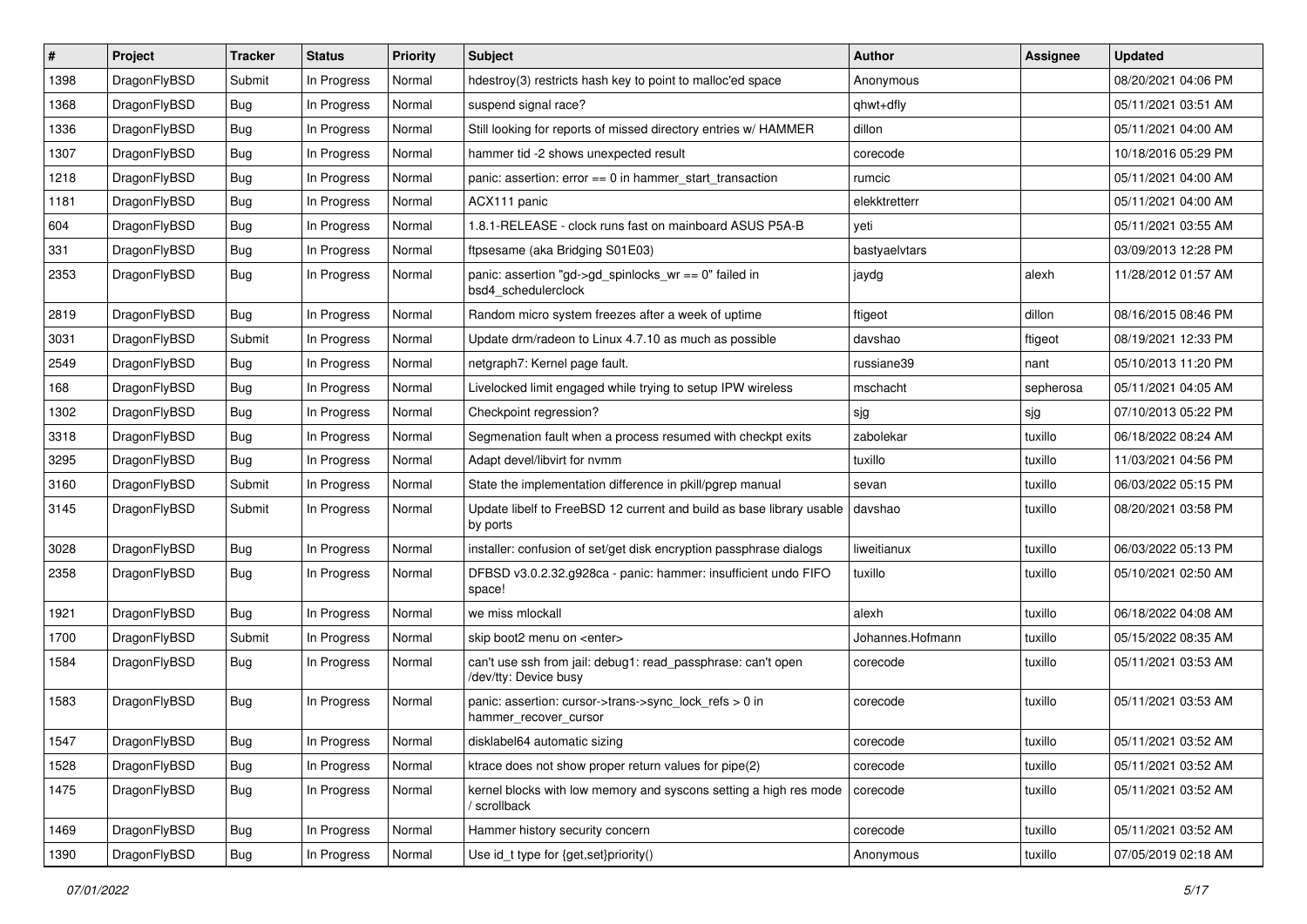| #    | Project      | <b>Tracker</b> | <b>Status</b> | <b>Priority</b> | Subject                                                                                                   | <b>Author</b>   | Assignee | <b>Updated</b>      |
|------|--------------|----------------|---------------|-----------------|-----------------------------------------------------------------------------------------------------------|-----------------|----------|---------------------|
| 1030 | DragonFlyBSD | <b>Bug</b>     | In Progress   | Normal          | msdosfs umount panic                                                                                      | corecode        | tuxillo  | 05/11/2021 03:51 AM |
| 998  | DragonFlyBSD | <b>Bug</b>     | In Progress   | Normal          | Unconfiguring a vn while it is mounted                                                                    | rumcic          | tuxillo  | 05/11/2021 04:00 AM |
| 781  | DragonFlyBSD | Bug            | In Progress   | Normal          | fdisk uses wrong geometry on usb flash drives                                                             | corecode        | tuxillo  | 05/11/2021 03:50 AM |
| 742  | DragonFlyBSD | Bug            | In Progress   | Normal          | umount problems with multiple mounts                                                                      | corecode        | tuxillo  | 06/25/2022 04:02 AM |
| 3089 | DragonFlyBSD | <b>Bug</b>     | In Progress   | Normal          | vtnet(4) - disable TCP checksum offload by default                                                        | jlane           | vadaszi  | 05/11/2021 04:14 AM |
| 2391 | DragonFlyBSD | Bug            | In Progress   | Normal          | System lock with ahci and acpi enabled on ATI RS690 chipset with<br>SMB600 sata controller                | jorisgio        | vadaszi  | 06/03/2015 03:51 PM |
| 3319 | DragonFlyBSD | <b>Bug</b>     | New           | Normal          | setproctitle() calls can change effect of later setproctitle() calls                                      | tonyc           |          | 06/29/2022 06:10 PM |
| 3316 | DragonFlyBSD | Bug            | <b>New</b>    | Normal          | hammer2_dirent_create() allows creating >1 dirents with the same<br>name                                  | tkusumi         |          | 06/05/2022 12:35 PM |
| 3313 | DragonFlyBSD | <b>Bug</b>     | <b>New</b>    | Normal          | Can't boot from my live USB at all. The kernel loading process<br>hangs.                                  | rempas          |          | 06/03/2022 12:16 AM |
| 3312 | DragonFlyBSD | Submit         | <b>New</b>    | Normal          | hammer2: redundant chain modify after chain creation                                                      | tkusumi         |          | 05/15/2022 01:35 PM |
| 3302 | DragonFlyBSD | <b>Bug</b>     | New           | Normal          | Will not boot on System76 Lemur Pro (lemp10)                                                              | piecuch         |          | 11/03/2021 10:21 AM |
| 3301 | DragonFlyBSD | Bug            | <b>New</b>    | Normal          | Gkrellm from the packages is not showing logged in users in main<br>window, logged in users always $== 0$ | adrian          |          | 01/08/2022 04:24 AM |
| 3300 | DragonFlyBSD | Bug            | <b>New</b>    | Normal          | Running Xvnc from TigerVNC package through the INETD daemon<br>in TCP WAIT mode fails hard                | adrian          |          | 01/08/2022 04:25 AM |
| 3298 | DragonFlyBSD | <b>Bug</b>     | New           | Normal          | Running "w" and having logged in via XDM through VNC, "w" prints<br>an extra error message                | piecuch         |          | 10/25/2021 09:16 AM |
| 3284 | DragonFlyBSD | <b>Bug</b>     | <b>New</b>    | Normal          | Wrong towlower() result for U+038A                                                                        | bhaible         |          | 07/10/2021 03:34 AM |
| 3283 | DragonFlyBSD | <b>Bug</b>     | <b>New</b>    | Normal          | mknodat() cannot create FIFOs                                                                             | bhaible         |          | 07/10/2021 03:34 AM |
| 3282 | DragonFlyBSD | Bug            | <b>New</b>    | Normal          | unexpected errno value from fopen()                                                                       | bhaible         |          | 07/10/2021 03:34 AM |
| 3281 | DragonFlyBSD | Bug            | <b>New</b>    | Normal          | Crash after leaving unattended for a while                                                                | bhaible         |          | 07/10/2021 03:32 AM |
| 3280 | DragonFlyBSD | Bug            | <b>New</b>    | Normal          | KMS console and i915(4) not working in 6.0                                                                | cmusser         |          | 07/10/2021 03:35 AM |
| 3278 | DragonFlyBSD | <b>Bug</b>     | <b>New</b>    | Normal          | Second screen image is distorted                                                                          | arcade@b1t.name |          | 07/10/2021 03:36 AM |
| 3276 | DragonFlyBSD | Submit         | <b>New</b>    | Normal          | Add option controlling whether gpt expand expands the last partition<br>(needs testing)                   | falsifian       |          | 07/10/2021 03:35 AM |
| 3252 | DragonFlyBSD | <b>Bug</b>     | <b>New</b>    | Normal          | tcsetattr/tcgetattr set errno incorrectly on non-TTY                                                      | tonyc           |          | 10/26/2020 09:34 PM |
| 3249 | DragonFlyBSD | <b>Bug</b>     | New           | Normal          | HAMMER2 fsync(2) not working properly                                                                     | tkusumi         |          | 09/21/2020 07:07 AM |
| 3247 | DragonFlyBSD | Bug            | New           | Normal          | Kernel panic doing nothing much                                                                           | phma            |          | 09/12/2020 11:40 PM |
| 3246 | DragonFlyBSD | <b>Bug</b>     | New           | Normal          | HAMMER2 unable to handle ENOSPC properly                                                                  | tkusumi         |          | 09/04/2020 11:11 AM |
| 3245 | DragonFlyBSD | <b>Bug</b>     | New           | Normal          | panic: free: guard1x fail, i915 load from loader.conf                                                     | polachok        |          | 08/21/2020 10:36 AM |
| 3243 | DragonFlyBSD | <b>Bug</b>     | New           | Normal          | SMART status not reported properly for SSD disks                                                          | daftaupe        |          | 09/09/2020 11:03 PM |
| 3239 | DragonFlyBSD | <b>Bug</b>     | New           | Normal          | unable to SIGKILL glitched emacs                                                                          | piecuch         |          | 05/26/2020 03:30 AM |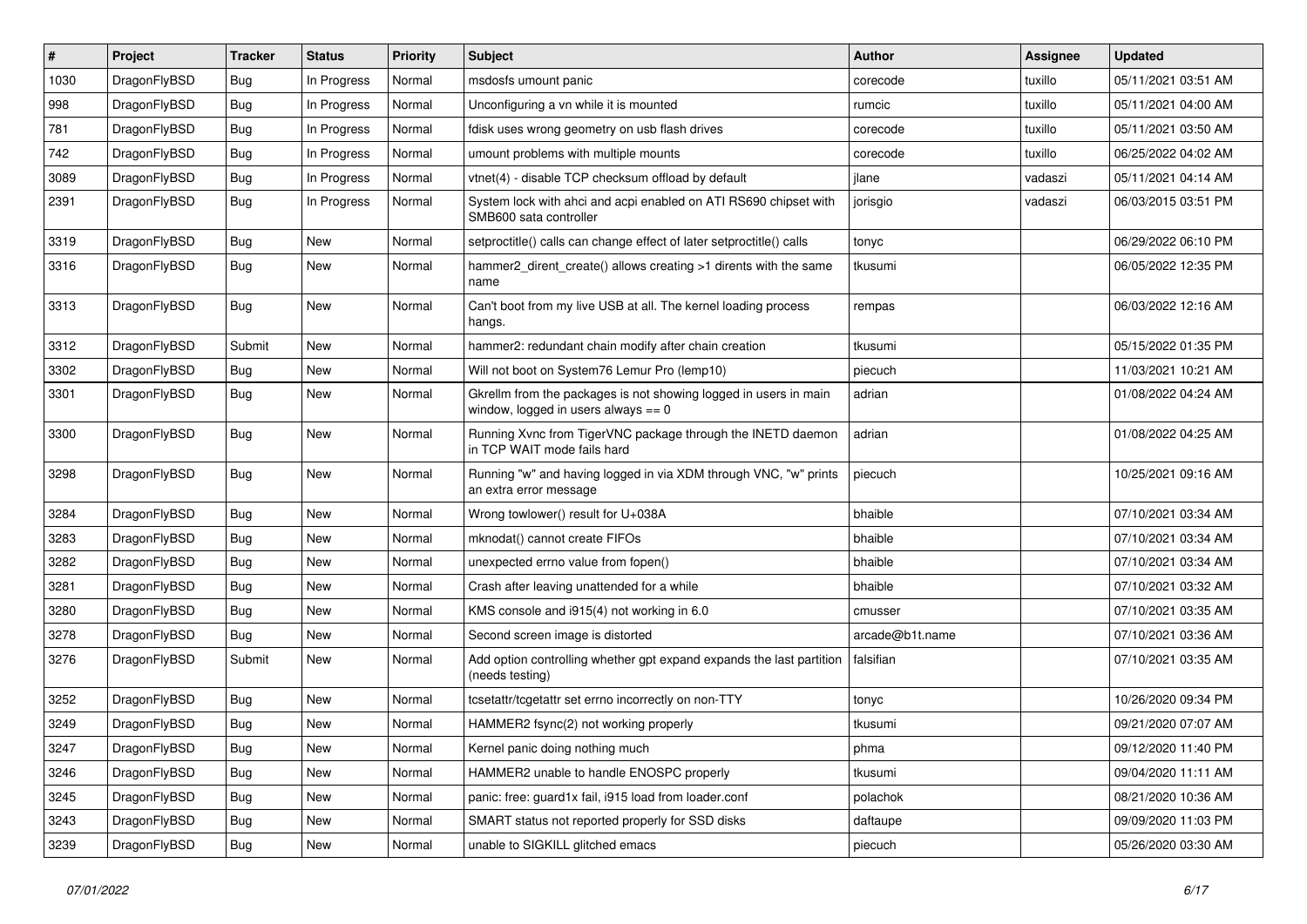| $\sharp$ | Project      | <b>Tracker</b> | <b>Status</b> | <b>Priority</b> | Subject                                                                             | Author            | Assignee | <b>Updated</b>      |
|----------|--------------|----------------|---------------|-----------------|-------------------------------------------------------------------------------------|-------------------|----------|---------------------|
| 3238     | DragonFlyBSD | <b>Bug</b>     | New           | Normal          | race conditions when printing from vkernel console                                  | piecuch           |          | 05/19/2020 02:50 PM |
| 3235     | DragonFlyBSD | <b>Bug</b>     | New           | Normal          | Kernel panic in devfs_vnops.c                                                       | mneumann          |          | 04/28/2020 07:00 AM |
| 3231     | DragonFlyBSD | <b>Bug</b>     | New           | Normal          | wifi drops on 5.8                                                                   | tse               |          | 04/06/2020 05:08 AM |
| 3227     | DragonFlyBSD | Submit         | New           | Normal          | Add HAMMER2 instructions in the installation medium README                          | daftaupe          |          | 03/26/2020 03:34 PM |
| 3226     | DragonFlyBSD | <b>Bug</b>     | <b>New</b>    | Normal          | Xorg freezes in vm: thread stuck in "objtrm1"                                       | peeter            |          | 04/08/2020 02:10 AM |
| 3225     | DragonFlyBSD | <b>Bug</b>     | <b>New</b>    | Normal          | nfsd freeze when using qemu                                                         | tse               |          | 03/17/2020 11:52 AM |
| 3224     | DragonFlyBSD | Bug            | New           | Normal          | Kernel panic when trying to ping6                                                   | zhtw              |          | 03/08/2020 08:55 AM |
| 3222     | DragonFlyBSD | <b>Bug</b>     | <b>New</b>    | Normal          | gcc - undefined reference to '__atomic_load' (missing libatomic?)                   | mneumann          |          | 02/08/2020 02:45 AM |
| 3219     | DragonFlyBSD | <b>Bug</b>     | New           | Normal          | x11/xorg port can not be build                                                      | <b>UlasSAYGIN</b> |          | 03/31/2020 08:57 AM |
| 3218     | DragonFlyBSD | Bug            | New           | Normal          | Kernel panics are not sent to comconsole when booted over EFI                       | mqudsi            |          | 12/02/2019 08:52 PM |
| 3217     | DragonFlyBSD | Bug            | New           | Normal          | rescue tools: make install fails if rescue folder doesn't exist                     | t dfbsd           |          | 11/27/2019 08:16 PM |
| 3215     | DragonFlyBSD | Bug            | <b>New</b>    | Normal          | Hang in tcdrain(3) after write(3)                                                   | noloader          |          | 11/25/2019 03:08 PM |
| 3209     | DragonFlyBSD | Bug            | <b>New</b>    | Normal          | svc has some minor bugs                                                             | arcade@b1t.name   |          | 10/24/2019 09:08 AM |
| 3208     | DragonFlyBSD | Bug            | New           | Normal          | Crash related to nfsd                                                               | tse               |          | 06/11/2020 05:52 AM |
| 3206     | DragonFlyBSD | Submit         | <b>New</b>    | Normal          | update psm/kbd to FreeBSD 12.0 code                                                 | htse              |          | 10/05/2019 03:49 PM |
| 3201     | DragonFlyBSD | Submit         | New           | Normal          | Fixes make search display                                                           | htse              |          | 08/20/2021 04:02 PM |
| 3199     | DragonFlyBSD | Bug            | New           | Normal          | PFS label not found panic                                                           | tse               |          | 08/21/2019 03:51 AM |
| 3197     | DragonFlyBSD | Bug            | New           | Normal          | DragonFly upgrades                                                                  | tse               |          | 04/18/2020 04:18 PM |
| 3196     | DragonFlyBSD | Bug            | <b>New</b>    | Normal          | test issue after redmine upgrade (2)                                                | tuxillo           |          | 07/05/2019 04:33 AM |
| 3189     | DragonFlyBSD | Bug            | New           | Normal          | Allow DragonFly Mail Agent to accept an alternate config via<br>command line switch | iang              |          | 08/16/2021 12:42 AM |
| 3184     | DragonFlyBSD | Bug            | <b>New</b>    | Normal          | tsleep(9) return value when PCATCH specified                                        | tkusumi           |          | 04/03/2019 06:49 AM |
| 3170     | DragonFlyBSD | Bug            | <b>New</b>    | Normal          | repeatable nfsd crash                                                               | tse               |          | 06/11/2020 05:52 AM |
| 3165     | DragonFlyBSD | Bug            | New           | Normal          | Looping at boot time                                                                | gop               |          | 12/28/2018 01:04 PM |
| 3157     | DragonFlyBSD | Bug            | New           | Normal          | TP-Link UE300 not working in 5.2-RELEASE                                            | tuxillo           |          | 11/15/2018 02:08 PM |
| 3147     | DragonFlyBSD | Submit         | New           | Normal          | Enable headless installation                                                        | ddegroot          |          | 10/09/2018 01:25 PM |
| 3143     | DragonFlyBSD | <b>Bug</b>     | <b>New</b>    | Normal          | assertion "0" failed in hammer2_inode_xop_chain_sync                                | cbin              |          | 07/18/2018 12:50 PM |
| 3142     | DragonFlyBSD | Submit         | New           | Normal          | lib/libdmsg: Unbreak using new API EVP_CIPHER_CTX_new()                             | tkusumi           |          | 07/08/2018 04:18 AM |
| 3141     | DragonFlyBSD | <b>Bug</b>     | New           | Normal          | dhclient blocks boot process                                                        | rowo              |          | 12/16/2018 11:01 AM |
| 3139     | DragonFlyBSD | <b>Bug</b>     | New           | Normal          | USB Mouse Does Not Work in DragonflyBSD guest on VirtualBox                         | chiguy1256        |          | 06/24/2018 10:14 PM |
| 3135     | DragonFlyBSD | Submit         | <b>New</b>    | Normal          | Add EVFILT RECV and EVFILT SEND                                                     | tautolog          |          | 05/25/2018 09:59 PM |
| 3134     | DragonFlyBSD | <b>Bug</b>     | New           | Normal          | RFC 3021 (/31 networks) appear to be unsupported                                    | jailbird          |          | 05/16/2018 11:03 PM |
| 3120     | DragonFlyBSD | <b>Bug</b>     | New           | Normal          | Intel AC 8260 firmware does not load                                                | Vintodrimmer      |          | 08/28/2018 03:30 AM |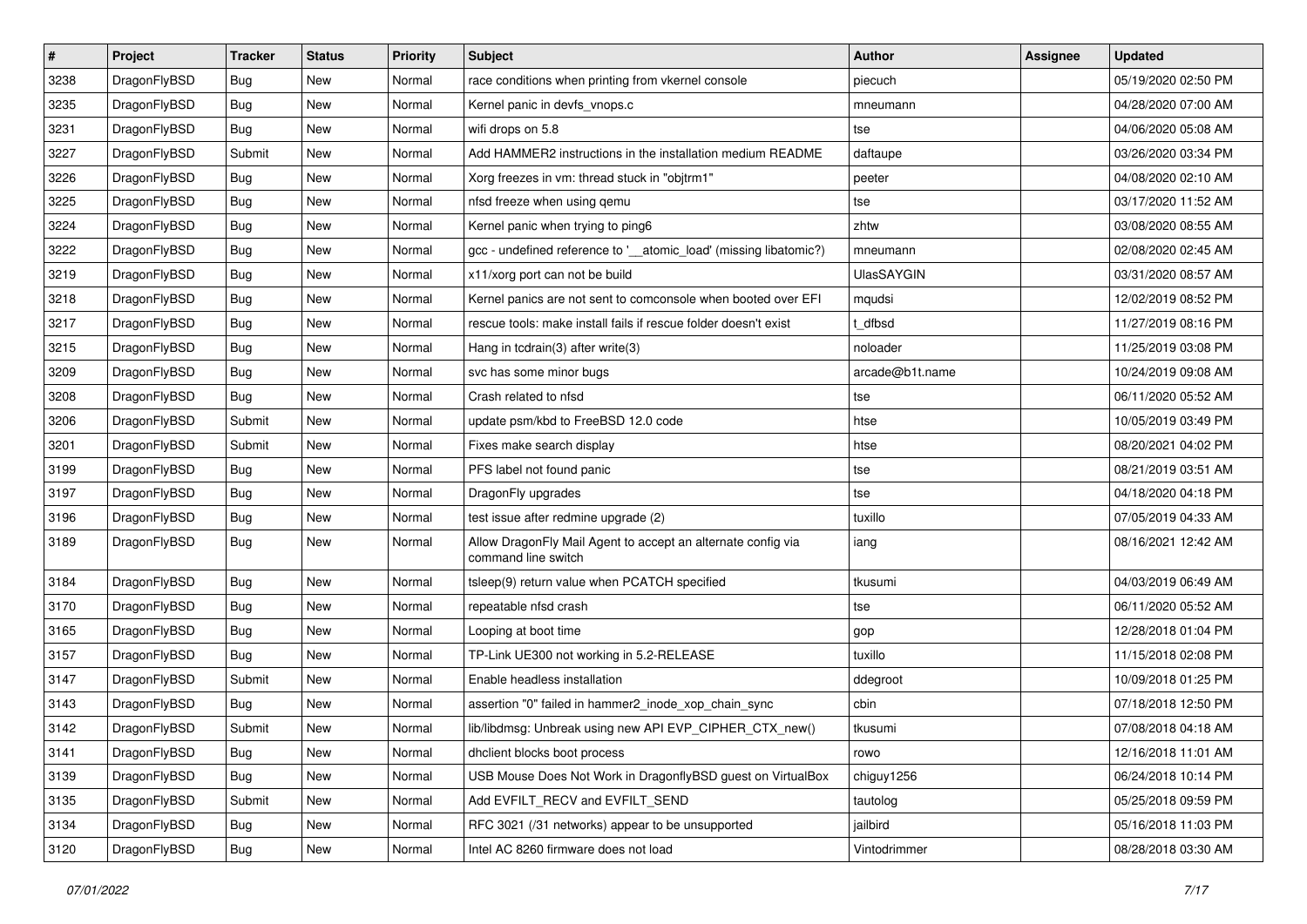| #    | Project      | <b>Tracker</b> | <b>Status</b> | <b>Priority</b> | Subject                                                                                                 | <b>Author</b>          | Assignee | <b>Updated</b>      |
|------|--------------|----------------|---------------|-----------------|---------------------------------------------------------------------------------------------------------|------------------------|----------|---------------------|
| 3117 | DragonFlyBSD | <b>Bug</b>     | <b>New</b>    | Normal          | Problem with colours if "intel" video-driver used                                                       | dpostolov              |          | 01/07/2018 11:35 PM |
| 3116 | DragonFlyBSD | <b>Bug</b>     | <b>New</b>    | Normal          | da0 detects on very big volume if to _remove_ usb install stick and<br>reboot on Intel NUC5PPYH         | dpostolov              |          | 01/07/2018 09:40 PM |
| 3110 | DragonFlyBSD | <b>Bug</b>     | New           | Normal          | crash with ipfw3 under load                                                                             | bnegre82               |          | 12/09/2017 06:22 AM |
| 3076 | DragonFlyBSD | <b>Bug</b>     | <b>New</b>    | Normal          | sys/dev/netif/ig_hal/e1000_ich8lan.c:1594: sanity checking mixup?                                       | dcb                    |          | 10/11/2017 01:58 AM |
| 3052 | DragonFlyBSD | <b>Bug</b>     | New           | Normal          | panic DragonFly v4.8.1-RELEASE by mounting a malformed NTFS<br>image [64.000]                           | open.source@ribose.com |          | 08/14/2017 03:22 AM |
| 3051 | DragonFlyBSD | Bug            | <b>New</b>    | Normal          | panic DragonFly v4.8.1-RELEASE by mounting a malformed NTFS<br>image [12.000]                           | open.source@ribose.com |          | 08/14/2017 03:20 AM |
| 3049 | DragonFlyBSD | Bug            | New           | Normal          | panic DragonFly v4.8.1-RELEASE by mounting a malformed<br>msdosfs image [12.128]                        | open.source@ribose.com |          | 08/14/2017 02:53 AM |
| 3047 | DragonFlyBSD | Bug            | <b>New</b>    | Normal          | HAMMER critical write error                                                                             | samuel                 |          | 06/19/2019 09:50 AM |
| 3041 | DragonFlyBSD | Submit         | <b>New</b>    | Normal          | firmware: Remove embedding of multiple images in one module.                                            | Anonymous              |          | 12/25/2020 02:15 AM |
| 3036 | DragonFlyBSD | <b>Bug</b>     | <b>New</b>    | Normal          | panic in icmp redirect start() ASSERT IN NETISR(0)                                                      | tautolog               |          | 05/11/2017 07:27 PM |
| 3035 | DragonFlyBSD | Bug            | New           | Normal          | panic: assertion "cpu >= 0 && cpu < ncpus" failed in netisr_cpuport<br>at /usr/src/sys/net/netisr2.h:87 | masu                   |          | 05/11/2017 01:24 AM |
| 3029 | DragonFlyBSD | <b>Bug</b>     | New           | Normal          | Running DflyBSD 4.8 on FreeBSD bhyve as a guest                                                         | iron                   |          | 05/13/2022 04:33 AM |
| 3025 | DragonFlyBSD | <b>Bug</b>     | <b>New</b>    | Normal          | sys/dev/powermng/powernow/powernow.c:284: bad comparison?                                               | dcb                    |          | 09/23/2017 07:45 AM |
| 3022 | DragonFlyBSD | <b>Bug</b>     | New           | Normal          | sys/dev/netif/ath/ath/if_ath.c:2142: strange bitmask?                                                   | dcb                    |          | 04/11/2017 11:49 AM |
| 3018 | DragonFlyBSD | <b>Bug</b>     | <b>New</b>    | Normal          | sys/bus/u4b/wlan/if run.c:5464]: (style) Redundant condition                                            | dcb                    |          | 04/11/2017 11:26 AM |
| 3006 | DragonFlyBSD | Bug            | <b>New</b>    | Normal          | boot0cfg: panic in kern_udev.c in function _udev_dict_set_cstr when<br>installing in VirtualBox         | MichiGreat             |          | 04/01/2017 02:22 PM |
| 2994 | DragonFlyBSD | <b>Bug</b>     | <b>New</b>    | Normal          | Intermittent boot hangs after git: hammer - HAMMER Version 7                                            | davshao                |          | 03/30/2017 02:06 PM |
| 2972 | DragonFlyBSD | <b>Bug</b>     | <b>New</b>    | Normal          | ipfw3 "deny to me" does not work correctly                                                              | mneumann               |          | 12/27/2016 12:11 PM |
| 2970 | DragonFlyBSD | <b>Bug</b>     | New           | Normal          | kernel 4.7: "Is -I" causes panic on UDF filesystem: "bgetvp -<br>overlapping buffer"                    | peeter                 |          | 12/21/2016 02:46 AM |
| 2936 | DragonFlyBSD | <b>Bug</b>     | <b>New</b>    | Normal          | loader.efi crashes while loading kernel                                                                 | spaceille              |          | 08/20/2016 06:17 AM |
| 2933 | DragonFlyBSD | Submit         | New           | Normal          | Remove unix domain socket support from cat(1)                                                           | sevan                  |          | 08/01/2016 08:10 PM |
| 2924 | DragonFlyBSD | Bug            | <b>New</b>    | Normal          | cat -v fails to tag characters in extended table with M- prefix with<br>some locales                    | sevan                  |          | 07/11/2016 07:18 AM |
| 2921 | DragonFlyBSD | Submit         | New           | Normal          | Allow moused to accept userland mouse events                                                            | tautolog               |          | 05/11/2021 04:08 AM |
| 2917 | DragonFlyBSD | <b>Bug</b>     | New           | Normal          | da8: reading primary partition table: error accessing offset<br>000000000000 for 512                    | liweitianux            |          | 05/11/2021 08:43 PM |
| 2898 | DragonFlyBSD | Bug            | New           | Normal          | HAMMER panic                                                                                            | pavalos                |          | 11/03/2018 07:05 AM |
| 2892 | DragonFlyBSD | <b>Bug</b>     | New           | Normal          | swap_pager:indefinite wait bufferf error                                                                | <b>Ihmwzy</b>          |          | 02/21/2016 10:32 PM |
| 2891 | DragonFlyBSD | <b>Bug</b>     | New           | Normal          | Kernel panic in IEEE802.11 related code                                                                 | shamaz                 |          | 05/29/2016 05:49 PM |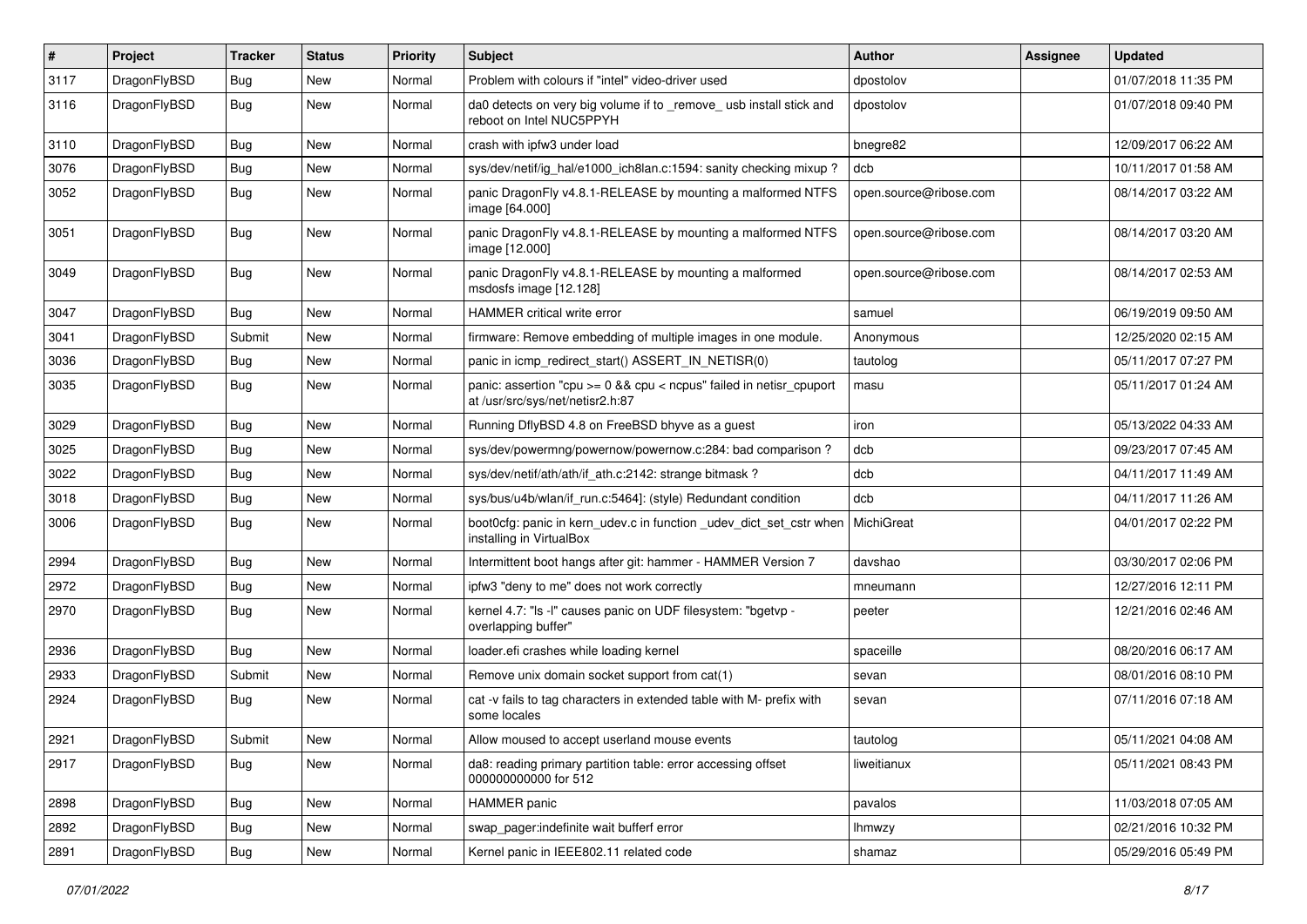| $\vert$ # | <b>Project</b> | <b>Tracker</b> | <b>Status</b> | <b>Priority</b> | <b>Subject</b>                                                                                                       | Author           | Assignee | <b>Updated</b>      |
|-----------|----------------|----------------|---------------|-----------------|----------------------------------------------------------------------------------------------------------------------|------------------|----------|---------------------|
| 2890      | DragonFlyBSD   | Bug            | <b>New</b>    | Normal          | not able to boot usb installer on Toshiba Chromebook 2                                                               | johnnywhishbone  |          | 02/22/2016 03:42 AM |
| 2886      | DragonFlyBSD   | Bug            | New           | Normal          | dragonfly mail agent: sending a testmail causes high system load                                                     | worf             |          | 02/05/2016 05:53 AM |
| 2881      | DragonFlyBSD   | <b>Bug</b>     | <b>New</b>    | Normal          | Pulseaudio hangs/resets system when starting X11                                                                     | mneumann         |          | 01/09/2016 03:08 AM |
| 2874      | DragonFlyBSD   | Bug            | New           | Normal          | make world DESTDIR=/emptydir fails                                                                                   | pascii           |          | 12/25/2015 07:04 AM |
| 2863      | DragonFlyBSD   | <b>Bug</b>     | <b>New</b>    | Normal          | HAMMER synch tid is zero                                                                                             | shamaz           |          | 12/12/2015 11:24 PM |
| 2857      | DragonFlyBSD   | <b>Bug</b>     | New           | Normal          | hammer stalls via bitcoin-qt                                                                                         | tkusumi          |          | 11/30/2015 06:52 AM |
| 2852      | DragonFlyBSD   | <b>Bug</b>     | <b>New</b>    | Normal          | Hammer File System - hangs on undo during system boot / mount -<br>will not recover on DragonFlyBSD newer than 3.6.0 | abale            |          | 05/11/2021 04:07 AM |
| 2840      | DragonFlyBSD   | <b>Bug</b>     | New           | Normal          | wrong voltage is reported                                                                                            | yellowrabbit2010 |          | 09/11/2015 06:09 PM |
| 2835      | DragonFlyBSD   | <b>Bug</b>     | New           | Normal          | /usr/include/c++/5.0/bits/c++locale.h likes<br>POSIX C SOURCE>=200809                                                | davshao          |          | 11/18/2015 03:40 AM |
| 2820      | DragonFlyBSD   | <b>Bug</b>     | <b>New</b>    | Normal          | TP-Link USB Wi-Fi adapter cannot be reattached to the system                                                         | shamaz           |          | 05/22/2015 09:45 PM |
| 2816      | DragonFlyBSD   | <b>Bug</b>     | <b>New</b>    | Normal          | A multitasking process being debugged can get stuck                                                                  | phma             |          | 05/19/2015 03:57 AM |
| 2812      | DragonFlyBSD   | Bug            | New           | Normal          | Panic on Intel DE3815TYKHE                                                                                           | tmorp            |          | 05/14/2015 03:14 PM |
| 2809      | DragonFlyBSD   | Bug            | <b>New</b>    | Normal          | hammer mirror-stream                                                                                                 | masu             |          | 04/10/2015 12:33 AM |
| 2808      | DragonFlyBSD   | Bug            | New           | Normal          | X freeze by switching between X and VT - results in black screen                                                     | lukesky333       |          | 05/11/2021 03:55 AM |
| 2806      | DragonFlyBSD   | <b>Bug</b>     | <b>New</b>    | Normal          | failed to configure a link-local address on ath0 (errno = 22)                                                        | Chingyuan        |          | 05/25/2021 01:00 AM |
| 2803      | DragonFlyBSD   | Bug            | <b>New</b>    | Normal          | HAMMER: Warning: UNDO area too small!                                                                                | ftigeot          |          | 03/11/2015 03:42 PM |
| 2802      | DragonFlyBSD   | Bug            | New           | Normal          | USB Wifi urtwn0 crash from cd boot                                                                                   | opvalues         |          | 03/10/2015 01:07 AM |
| 2799      | DragonFlyBSD   | Bug            | New           | Normal          | Fatal trap 12 caused by moused(8) -p/dev/cual0                                                                       | opvalues         |          | 03/04/2015 11:01 PM |
| 2788      | DragonFlyBSD   | Bug            | New           | Normal          | ioctl GSLICEINFO: Not working for vnode slice                                                                        | mneumann         |          | 02/12/2015 07:49 AM |
| 2738      | DragonFlyBSD   | Bug            | <b>New</b>    | Normal          | Hammer: Strange behavior when trying to recover old version of<br>moved file                                         | roland           |          | 11/20/2014 08:02 AM |
| 2712      | DragonFlyBSD   | Bug            | <b>New</b>    | Normal          | connect(2) returns EINVAL when retrying after ECONNREFUSED                                                           | jorisgio         |          | 08/14/2014 05:31 PM |
| 2708      | DragonFlyBSD   | <b>Bug</b>     | New           | Normal          | unable to send TCP nor UDP on age(4) interface                                                                       | dermiste         |          | 05/11/2021 03:54 AM |
| 2688      | DragonFlyBSD   | Bug            | New           | Normal          | 67613368bdda7 Fix wrong checks for U4B presence Asrock Z77M<br>difficulty detecting USB keyboard                     | davshao          |          | 06/28/2014 07:08 PM |
| 2687      | DragonFlyBSD   | Bug            | <b>New</b>    | Normal          | natacontrol software RAID in installer                                                                               | csmelosky        |          | 06/22/2014 12:03 PM |
| 2674      | DragonFlyBSD   | <b>Bug</b>     | <b>New</b>    | Normal          | <b>GPT Support</b>                                                                                                   | ftigeot          |          | 12/28/2015 02:54 PM |
| 2652      | DragonFlyBSD   | Bug            | <b>New</b>    | Normal          | 189a0ff3761b47  ix: Implement MSI-X support locks up Lenovo<br>S10 Intel Atom n270                                   | davshao          |          | 05/14/2014 01:55 AM |
| 2647      | DragonFlyBSD   | <b>Bug</b>     | <b>New</b>    | Normal          | HAMMER panic on 3.6.0                                                                                                | tuxillo          |          | 05/11/2021 03:54 AM |
| 2645      | DragonFlyBSD   | Bug            | <b>New</b>    | Normal          | panic with dsched fq and ioprio                                                                                      | jyoung15         |          | 02/20/2014 07:29 AM |
| 2641      | DragonFlyBSD   | Bug            | <b>New</b>    | Normal          | Panic when loading natapci as module                                                                                 | tuxillo          |          | 05/11/2021 03:54 AM |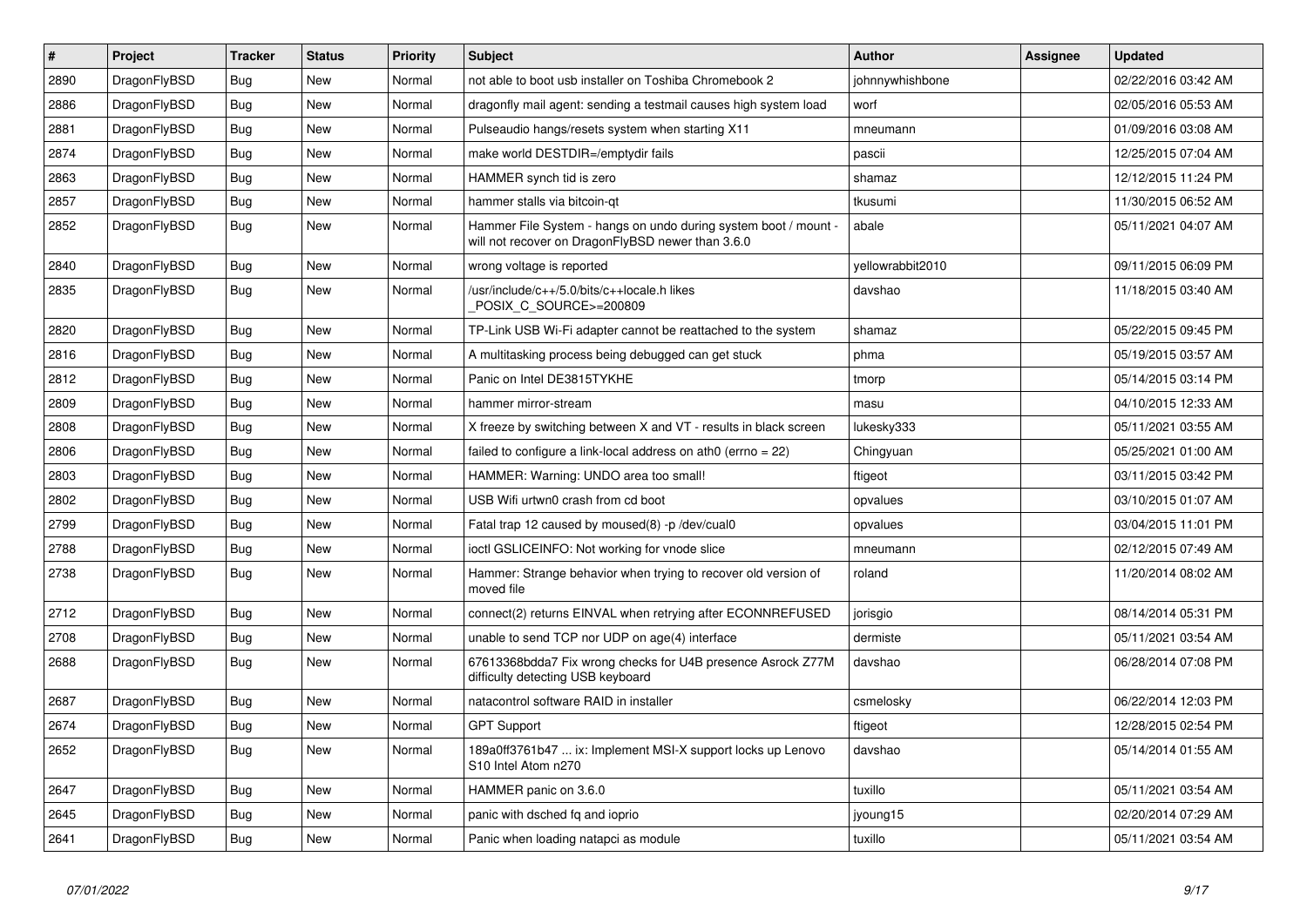| #    | Project      | <b>Tracker</b> | <b>Status</b> | <b>Priority</b> | Subject                                                                                                                      | <b>Author</b>     | Assignee | <b>Updated</b>      |
|------|--------------|----------------|---------------|-----------------|------------------------------------------------------------------------------------------------------------------------------|-------------------|----------|---------------------|
| 2630 | DragonFlyBSD | Bug            | New           | Normal          | Bring in latest iconv fixes from FreeBSD10 as well as csmapper<br>updates                                                    | tuxillo           |          | 05/11/2021 03:54 AM |
| 2629 | DragonFlyBSD | <b>Bug</b>     | <b>New</b>    | Normal          | Replace gcc44 with llvm34, clang34, and libc++                                                                               | tuxillo           |          | 06/02/2014 02:30 PM |
| 2626 | DragonFlyBSD | Bug            | <b>New</b>    | Normal          | iwn driver drops with error: "firmware error 'iwn_intr: fatal firmware<br>error""                                            | rodyaj            |          | 01/09/2014 05:50 AM |
| 2622 | DragonFlyBSD | <b>Bug</b>     | <b>New</b>    | Normal          | VAIO FIT15E fn keys support                                                                                                  | nonsolosoft       |          | 12/31/2013 01:31 AM |
| 2621 | DragonFlyBSD | Bug            | <b>New</b>    | Normal          | core dump using cdrom                                                                                                        | nonsolosoft       |          | 12/27/2013 12:43 AM |
| 2620 | DragonFlyBSD | <b>Bug</b>     | New           | Normal          | moused problem                                                                                                               | FilippoMo         |          | 12/20/2013 10:32 AM |
| 2619 | DragonFlyBSD | <b>Bug</b>     | <b>New</b>    | Normal          | DragonFly 3.6 can't be installed on a 6TB volume                                                                             | ftigeot           |          | 02/23/2014 11:55 PM |
| 2618 | DragonFlyBSD | Bug            | <b>New</b>    | Normal          | mouse problem on RELEASE-3_6_0                                                                                               | FilippoMo         |          | 12/20/2013 03:26 AM |
| 2611 | DragonFlyBSD | <b>Bug</b>     | <b>New</b>    | Normal          | Change in IP address results in network not working                                                                          | phma              |          | 12/05/2013 07:55 PM |
| 2609 | DragonFlyBSD | Bug            | <b>New</b>    | Normal          | master: panic: assertion<br>"LWKT_TOKEN_HELD_ANY(vm_object_token(object))" failed in<br>swp pager lookup                     | thomas.nikolajsen |          | 11/28/2013 11:36 AM |
| 2604 | DragonFlyBSD | Bug            | <b>New</b>    | Normal          | dell laptop does not boot with LATEST                                                                                        | isenmann          |          | 11/20/2013 02:07 AM |
| 2598 | DragonFlyBSD | <b>Bug</b>     | <b>New</b>    | Normal          | i386 via USB Booting                                                                                                         | mbzadegan         |          | 10/21/2013 02:28 AM |
| 2595 | DragonFlyBSD | <b>Bug</b>     | New           | Normal          | DragonFly 3.4.3 crashes on SUN Blade X6250 with Qlogic ISP 2432<br>FC card                                                   | Turvamies         |          | 10/07/2013 11:53 AM |
| 2587 | DragonFlyBSD | Bug            | <b>New</b>    | Normal          | SATA DVD writer not detected by DragonFly                                                                                    | srussell          |          | 09/04/2020 08:55 AM |
| 2586 | DragonFlyBSD | Bug            | <b>New</b>    | Normal          | pf: "modulate" state seems problematic                                                                                       | srussell          |          | 09/25/2013 07:36 PM |
| 2569 | DragonFlyBSD | Bug            | <b>New</b>    | Normal          | ctime NFS                                                                                                                    | ferney            |          | 08/11/2013 04:35 AM |
| 2568 | DragonFlyBSD | Bug            | <b>New</b>    | Normal          | <b>AHCI</b> panic                                                                                                            | josepht           |          | 06/07/2013 05:52 PM |
| 2565 | DragonFlyBSD | Bug            | <b>New</b>    | Normal          | "ifconfig ix0 up" panic                                                                                                      | ltpig402a         |          | 06/03/2013 05:46 AM |
| 2557 | DragonFlyBSD | Bug            | New           | Normal          | stock 3.4.1 kernel halts during booting if dm and dm_target_crypt<br>are loaded and RAID controller is present               | phma              |          | 05/12/2013 10:38 PM |
| 2544 | DragonFlyBSD | <b>Bug</b>     | <b>New</b>    | Normal          | live DVD system boot (menu option 1) caused db> prompt on<br>PE1950                                                          | estrabd           |          | 05/11/2021 03:54 AM |
| 2535 | DragonFlyBSD | Bug            | <b>New</b>    | Normal          | Imap processes apparentlt blocked on disk I/O                                                                                | ftigeot           |          | 04/02/2013 09:31 AM |
| 2531 | DragonFlyBSD | Bug            | <b>New</b>    | Normal          | camcontrol fails to disable APM                                                                                              | m.lombardi85      |          | 03/23/2013 12:28 PM |
| 2526 | DragonFlyBSD | Bug            | New           | Normal          | hammer cleanup doesn't run on first day of DST                                                                               | pavalos           |          | 10/18/2016 05:28 PM |
| 2520 | DragonFlyBSD | <b>Bug</b>     | New           | Normal          | panic: assertion "IS_SERIALIZED((ifp->if_serializer))" failed in<br>if default serialize assert at /usr/src/sys/net/if.c:437 | ano               |          | 03/09/2013 12:14 AM |
| 2509 | DragonFlyBSD | <b>Bug</b>     | New           | Normal          | Redefinition of DIRBLKSIZ in restore(8)                                                                                      | swildner          |          | 06/04/2022 04:40 AM |
| 2498 | DragonFlyBSD | Bug            | New           | Normal          | DFBSD v3.2.2-RELEASE - LIST FIRST(&bp->b dep) == NULL"<br>failed in vfs vmio release                                         | tuxillo           |          | 05/31/2022 04:09 PM |
| 2493 | DragonFlyBSD | Bug            | New           | Normal          | vidcontrol: invalid video mode name                                                                                          | Svarov            |          | 01/24/2013 09:55 AM |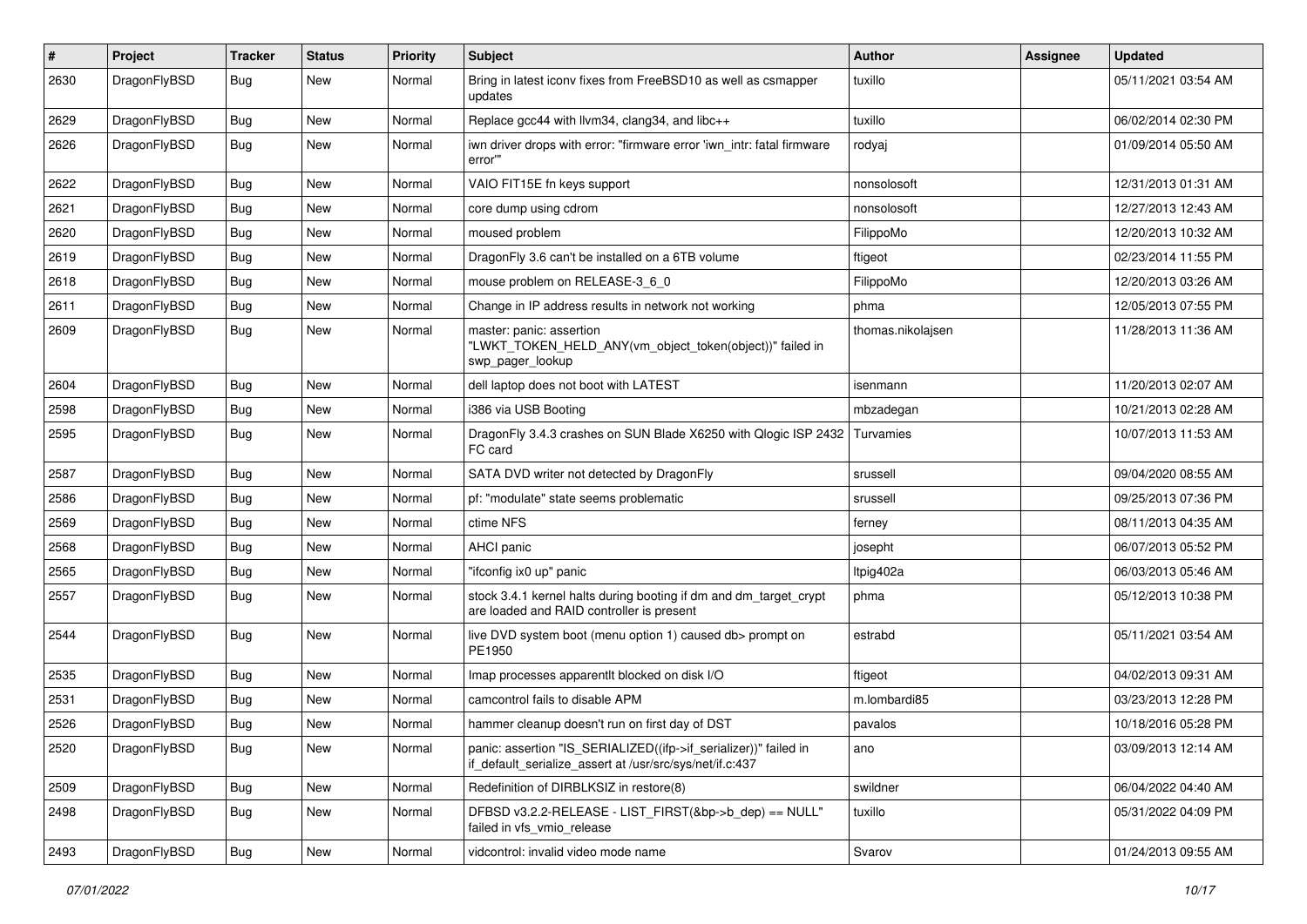| $\sharp$ | Project      | <b>Tracker</b> | <b>Status</b> | <b>Priority</b> | Subject                                                                                                    | Author            | Assignee | <b>Updated</b>      |
|----------|--------------|----------------|---------------|-----------------|------------------------------------------------------------------------------------------------------------|-------------------|----------|---------------------|
| 2490     | DragonFlyBSD | Bug            | <b>New</b>    | Normal          | nmalloc should color addresses to avoid cache bank conflictsw                                              | vsrinivas         |          | 06/10/2014 05:51 AM |
| 2489     | DragonFlyBSD | Bug            | <b>New</b>    | Normal          | nmalloc doesn't cache VA for allocations > 8KB                                                             | vsrinivas         |          | 06/10/2014 05:51 AM |
| 2473     | DragonFlyBSD | <b>Bug</b>     | New           | Normal          | Kernel crash when trying to up the wpi0 device (Dfly<br>v3.3.0.758.g47388-DEVELOPMENT)                     | tomaz             |          | 02/24/2014 08:50 AM |
| 2453     | DragonFlyBSD | Bug            | <b>New</b>    | Normal          | panic: assertion "gd->gd_spinlocks == 0" failed                                                            | Johannes.Hofmann  |          | 11/12/2012 12:54 PM |
| 2444     | DragonFlyBSD | <b>Bug</b>     | <b>New</b>    | Normal          | Crash during Hammer overnight cleanup                                                                      | justin            |          | 11/04/2012 07:58 AM |
| 2436     | DragonFlyBSD | Bug            | <b>New</b>    | Normal          | panic: assertion "lp->lwp_qcpu == dd->cpuid" failed in<br>dfly acquire curproc                             | thomas.nikolajsen |          | 01/23/2013 11:07 AM |
| 2434     | DragonFlyBSD | Bug            | <b>New</b>    | Normal          | BTX Halted - Boot fails on USB/GUI                                                                         | lucmv             |          | 10/17/2012 08:12 PM |
| 2430     | DragonFlyBSD | Bug            | <b>New</b>    | Normal          | Alternate Password Hash method                                                                             | robin.carey1      |          | 10/07/2012 06:28 AM |
| 2412     | DragonFlyBSD | <b>Bug</b>     | <b>New</b>    | Normal          | wlan0 fails to get address via dhclient                                                                    | nonsolosoft       |          | 08/30/2012 05:55 AM |
| 2389     | DragonFlyBSD | Bug            | <b>New</b>    | Normal          | computer crashed while listing processes                                                                   | phma              |          | 06/18/2012 02:49 PM |
| 2387     | DragonFlyBSD | Bug            | <b>New</b>    | Normal          | hammer ignores -t during dedup                                                                             | phma              |          | 06/17/2012 12:30 PM |
| 2371     | DragonFlyBSD | Bug            | <b>New</b>    | Normal          | Timezone problem with America/Sao Paulo                                                                    | raitech           |          | 05/17/2012 01:42 PM |
| 2369     | DragonFlyBSD | Bug            | <b>New</b>    | Normal          | panic: Bad link elm 0xffffffe07edf6068 next->prev != elm                                                   | jaydg             |          | 08/15/2012 03:04 AM |
| 2331     | DragonFlyBSD | Bug            | New           | Normal          | reading mouse mode from unopen file descriptor hangs mouse<br>driver                                       | phma              |          | 03/14/2012 09:43 AM |
| 2329     | DragonFlyBSD | <b>Bug</b>     | <b>New</b>    | Normal          | ibm x3550 & acpi                                                                                           | ano               |          | 06/03/2014 11:37 AM |
| 2324     | DragonFlyBSD | <b>Bug</b>     | <b>New</b>    | Normal          | natacotrol support > 2TB not working even after the ftigeot patch                                          | zenny             |          | 03/03/2012 01:00 AM |
| 2319     | DragonFlyBSD | <b>Bug</b>     | <b>New</b>    | Normal          | crypt/passwd forward compat                                                                                | c.turner1         |          | 02/28/2012 12:39 PM |
| 2316     | DragonFlyBSD | Bug            | New           | Normal          | Ungraceful invalid password handling for adding a new user in the<br>installer                             | rune              |          | 04/27/2012 11:23 PM |
| 2311     | DragonFlyBSD | <b>Bug</b>     | <b>New</b>    | Normal          | Xorg crash having something to do with drm                                                                 | phma              |          | 02/22/2012 09:59 AM |
| 2308     | DragonFlyBSD | <b>Bug</b>     | <b>New</b>    | Normal          | System freeze when unloading snd_hda                                                                       | jaydg             |          | 02/19/2012 07:15 AM |
| 2306     | DragonFlyBSD | <b>Bug</b>     | <b>New</b>    | Normal          | a crash starts the kernel debugger in text mode, but just reboots in X                                     | phma              |          | 02/11/2012 08:02 PM |
| 2297     | DragonFlyBSD | <b>Bug</b>     | <b>New</b>    | Normal          | strange NFS (client) error messages / problems                                                             | Anonymous         |          | 02/19/2012 02:59 PM |
| 2292     | DragonFlyBSD | <b>Bug</b>     | <b>New</b>    | Normal          | re interface with jumbo frames (mtu larger than 1500) hangs after<br>some traffic                          | Anonymous         |          | 01/31/2012 12:11 AM |
| 2287     | DragonFlyBSD | <b>Bug</b>     | <b>New</b>    | Normal          | HAMMER(ROOT) Illegal UNDO TAIL signature at<br>300000001967c000                                            | y0n3t4n1          |          | 11/07/2018 01:22 AM |
| 2283     | DragonFlyBSD | <b>Bug</b>     | New           | Normal          | DFBSD DragonFly v2.13.0.957.g4f459 - pmap_release: page<br>should already be gone 0xc27120bc               | tuxillo           |          | 01/23/2012 03:03 AM |
| 2254     | DragonFlyBSD | <b>Bug</b>     | New           | Normal          | panic: assertion "ref < &td->td_toks_end" failed in lwkt_gettoken at<br>/usr/src/sys/kern/lwkt token.c:588 | eocallaghan       |          | 12/05/2011 10:21 PM |
| 2250     | DragonFlyBSD | <b>Bug</b>     | New           | Normal          | Kernel panic                                                                                               | adamk             |          | 11/23/2018 01:10 AM |
| 2248     | DragonFlyBSD | <b>Bug</b>     | New           | Normal          | sysctl panic                                                                                               | pavalos           |          | 11/23/2011 06:23 PM |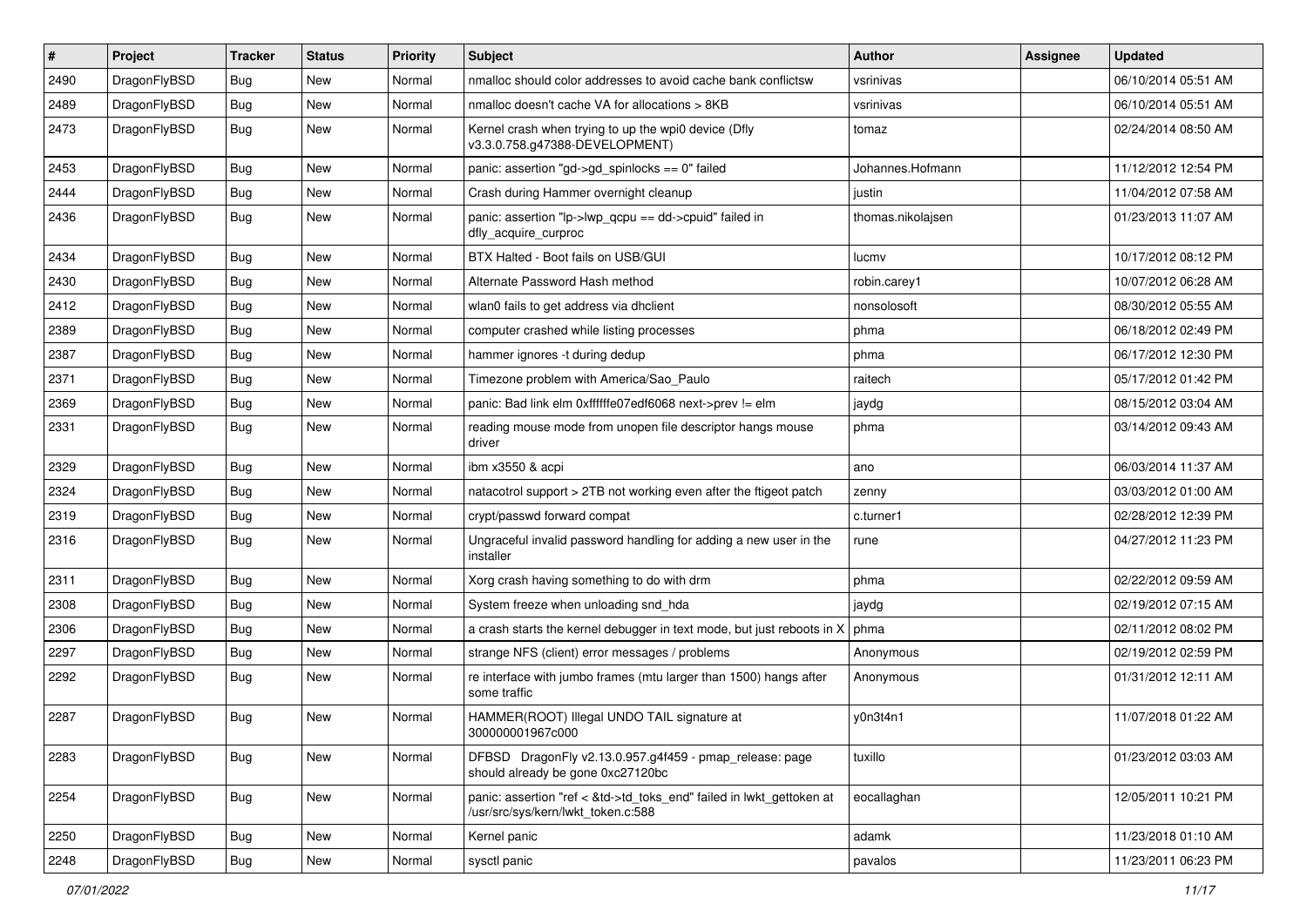| $\sharp$ | Project      | <b>Tracker</b> | <b>Status</b> | <b>Priority</b> | Subject                                                                                                    | Author       | Assignee | <b>Updated</b>      |
|----------|--------------|----------------|---------------|-----------------|------------------------------------------------------------------------------------------------------------|--------------|----------|---------------------|
| 2245     | DragonFlyBSD | Bug            | New           | Normal          | panic: assertion "ref < &td->td_toks_end" failed in lwkt_gettoken at<br>/usr/src/sys/kern/lwkt_token.c:588 | juanfra684   |          | 11/22/2011 07:41 PM |
| 2224     | DragonFlyBSD | <b>Bug</b>     | New           | Normal          | v2.13.0.291.gaa7ec - Panic on fq while installing world                                                    | tuxillo      |          | 11/18/2011 01:40 AM |
| 2210     | DragonFlyBSD | <b>Bug</b>     | New           | Normal          | Bugtracker cannot assign default project for new users                                                     | ahuete.devel |          | 11/17/2011 11:30 AM |
| 2199     | DragonFlyBSD | <b>Bug</b>     | New           | Normal          | screen segfaults if utmpx isn't present                                                                    | pavalos      |          | 11/15/2011 10:52 PM |
| 2182     | DragonFlyBSD | Bug            | New           | Normal          | if msk PHY FIFO underrun/overflow                                                                          | nonsolosoft  |          | 09/03/2012 06:39 AM |
| 2171     | DragonFlyBSD | <b>Bug</b>     | New           | Normal          | DFBSD v2.13.0.151.gdc8442 - panic: assertion "(*ptep &<br>$(PG_MANAGED PG_V)$ == PG_V"                     | tuxillo      |          | 11/04/2011 05:06 PM |
| 2167     | DragonFlyBSD | <b>Bug</b>     | <b>New</b>    | Normal          | shutdown/reboot fails after uptime msg                                                                     | marino       |          | 11/28/2011 03:01 AM |
| 2166     | DragonFlyBSD | <b>Bug</b>     | New           | Normal          | DFBSD v2.13.0.109.g05b9d - Strange lockups                                                                 | tuxillo      |          | 10/29/2011 11:20 AM |
| 2164     | DragonFlyBSD | <b>Bug</b>     | <b>New</b>    | Normal          | panic on reboot from usb.                                                                                  | eocallaghan  |          | 10/27/2011 09:29 AM |
| 2161     | DragonFlyBSD | <b>Bug</b>     | <b>New</b>    | Normal          | Outdated xorg.conf file gets installed into etc and screws up mouse                                        | eocallaghan  |          | 10/27/2011 01:51 PM |
| 2158     | DragonFlyBSD | <b>Bug</b>     | New           | Normal          | iwn panics with assertion on boot.                                                                         | eocallaghan  |          | 10/24/2011 04:13 PM |
| 2154     | DragonFlyBSD | <b>Bug</b>     | New           | Normal          | vkernel copyout() doesn't return EFAULT on error                                                           | vsrinivas    |          | 10/20/2011 03:53 AM |
| 2153     | DragonFlyBSD | <b>Bug</b>     | New           | Normal          | Too many unuseful warnings at boot                                                                         | juanfra684   |          | 10/18/2011 10:16 PM |
| 2138     | DragonFlyBSD | <b>Bug</b>     | New           | Normal          | > 100% CPU usage                                                                                           | robin.carey1 |          | 09/26/2011 12:20 PM |
| 2136     | DragonFlyBSD | <b>Bug</b>     | New           | Normal          | socketpair() doesn't free file descriptors on copyout failure                                              | vsrinivas    |          | 04/05/2013 09:13 AM |
| 2129     | DragonFlyBSD | <b>Bug</b>     | <b>New</b>    | Normal          | DFBSD v2.11.0.661.gf9438 i386 - panic: lockmgr thrd_sleep                                                  | tuxillo      |          | 09/05/2011 09:49 AM |
| 2125     | DragonFlyBSD | Bug            | New           | Normal          | Weird garbage in dmesg                                                                                     | herrgard     |          | 08/30/2011 08:04 PM |
| 2124     | DragonFlyBSD | Bug            | New           | Normal          | getty repeating too quickly on port /dev/ttyv0                                                             | sgeorge.ml   |          | 09/01/2011 04:28 AM |
| 2123     | DragonFlyBSD | Bug            | New           | Normal          | hammer is losing files                                                                                     | schmir       |          | 08/30/2011 07:56 PM |
| 2122     | DragonFlyBSD | Submit         | New           | Normal          | [Review] Fixes to the VFS layer                                                                            | ftigeot      |          | 05/31/2022 03:25 PM |
| 2115     | DragonFlyBSD | Bug            | New           | Normal          | [msk] system freeze after receive some paquet                                                              | bsdsx        |          | 08/22/2011 10:22 AM |
| 2107     | DragonFlyBSD | Bug            | New           | Normal          | 2.10.1 sata dvd drive issue                                                                                | ausppc       |          | 07/31/2011 08:41 PM |
| 2104     | DragonFlyBSD | Bug            | New           | Normal          | network configuration seg. fault on install CD                                                             | navratil     |          | 07/26/2011 07:55 AM |
| 2099     | DragonFlyBSD | Bug            | New           | Normal          | page fault panic in vm system                                                                              | pavalos      |          | 07/10/2011 08:51 AM |
| 2098     | DragonFlyBSD | Submit         | <b>New</b>    | Normal          | [PATCH] correct ath man page example<br>(/usr/src/share/man/man4/ath.4)                                    | nobody       |          | 11/15/2011 12:27 AM |
| 2094     | DragonFlyBSD | Bug            | <b>New</b>    | Normal          | Segfault when gdb printing backtrace from core dump                                                        | greenrd      |          | 06/25/2011 04:14 PM |
| 2085     | DragonFlyBSD | Bug            | New           | Normal          | panic: assertion: (m->flags & PG_MAPPED) == 0 in<br>vm_page_free_toq                                       | vsrinivas    |          | 06/10/2011 07:48 AM |
| 2084     | DragonFlyBSD | Bug            | <b>New</b>    | Normal          | DFBSD v2.11.0.242.g4d317 - panic: zone: entry not free                                                     | tuxillo      |          | 07/03/2012 01:23 AM |
| 2082     | DragonFlyBSD | Bug            | New           | Normal          | dfbsd 2.10.1 amd64 - mc port build error with 'bmake bin-install'                                          | sun-doctor   |          | 05/25/2011 07:18 PM |
| 2080     | DragonFlyBSD | Bug            | New           | Normal          | panic: lockmgr thrd sleep: called from interrupt, ipi, or hard code<br>section                             | rumcic       |          | 05/30/2011 05:06 PM |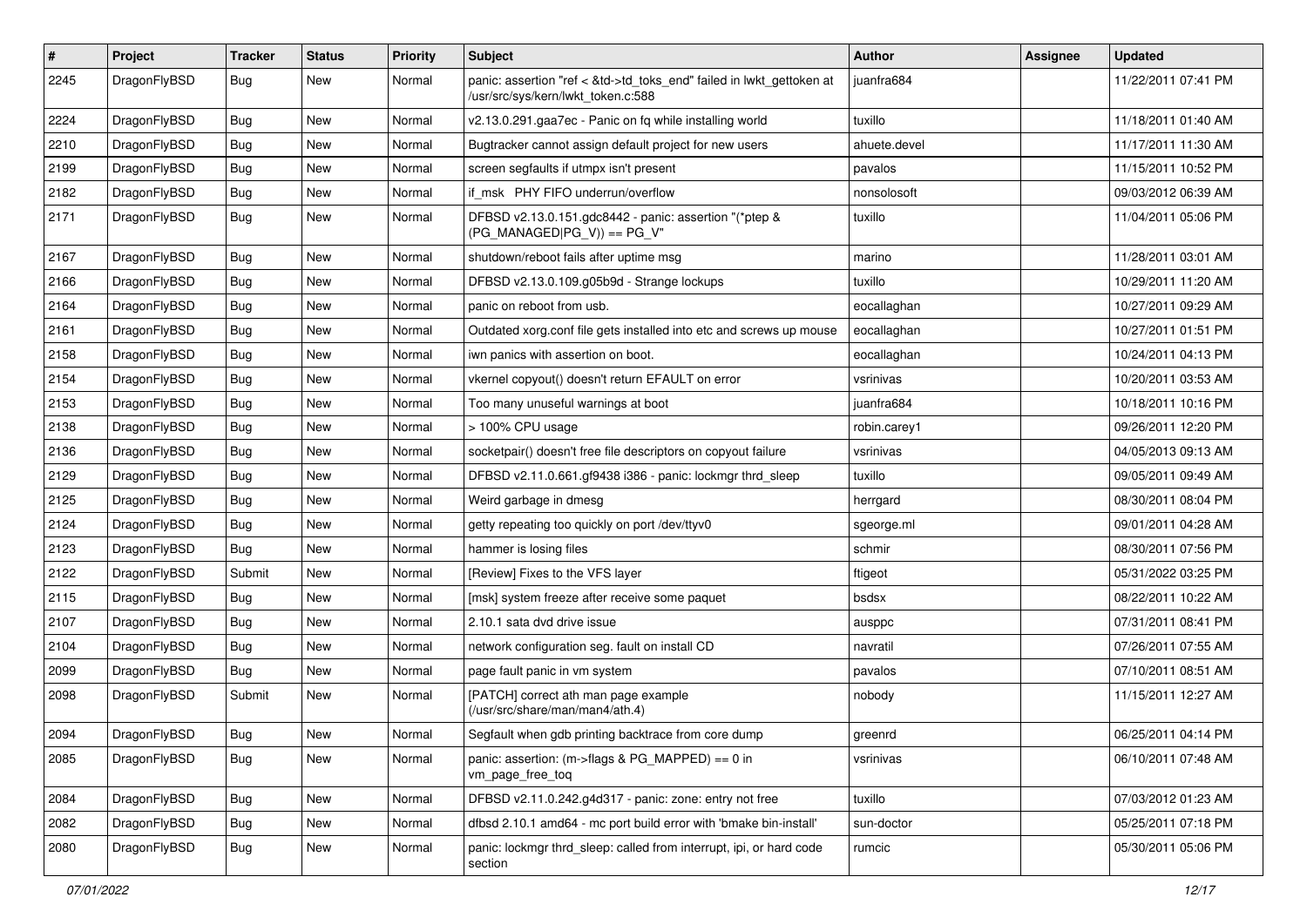| $\vert$ # | Project      | <b>Tracker</b> | <b>Status</b> | <b>Priority</b> | <b>Subject</b>                                                                                                                                                                                    | Author             | <b>Assignee</b> | <b>Updated</b>      |
|-----------|--------------|----------------|---------------|-----------------|---------------------------------------------------------------------------------------------------------------------------------------------------------------------------------------------------|--------------------|-----------------|---------------------|
| 2078      | DragonFlyBSD | Bug            | New           | Normal          | DFBSD i386 v2.11.0.201.g3ed2f - Panic during installworld into a<br>vn0 device                                                                                                                    | tuxillo            |                 | 05/19/2011 07:50 PM |
| 2077      | DragonFlyBSD | <b>Bug</b>     | <b>New</b>    | Normal          | USB devices conflicting                                                                                                                                                                           | srussell           |                 | 05/17/2011 05:12 PM |
| 2075      | DragonFlyBSD | Bug            | <b>New</b>    | Normal          | pflogd on x86_64                                                                                                                                                                                  | fanch              |                 | 05/16/2011 04:04 PM |
| 2072      | DragonFlyBSD | <b>Bug</b>     | <b>New</b>    | Normal          | Fatal trap 12: stopped at lwkt_send_ipiq3                                                                                                                                                         | rumcic             |                 | 05/17/2011 04:12 AM |
| 2067      | DragonFlyBSD | <b>Bug</b>     | New           | Normal          | sound/pcm: "play interrupt timeout, channel dead"                                                                                                                                                 | matthiasr          |                 | 05/11/2021 03:55 AM |
| 2061      | DragonFlyBSD | Bug            | <b>New</b>    | Normal          | USB keyboard boot panic                                                                                                                                                                           | sjg                |                 | 05/04/2012 12:20 AM |
| 2055      | DragonFlyBSD | <b>Bug</b>     | New           | Normal          | ssh + IPV6 + bridge => connection freezes                                                                                                                                                         | steve              |                 | 04/24/2011 07:13 PM |
| 2052      | DragonFlyBSD | Bug            | <b>New</b>    | Normal          | Kernel panic: CPU APIC ID out of range                                                                                                                                                            | Anonymous          |                 | 05/02/2011 11:06 AM |
| 2051      | DragonFlyBSD | Bug            | <b>New</b>    | Normal          | No ipv6 lan route entry created on 2.10                                                                                                                                                           | ftigeot            |                 | 04/21/2011 10:37 AM |
| 2048      | DragonFlyBSD | <b>Bug</b>     | <b>New</b>    | Normal          | panic: ffs_sync: rofs mod                                                                                                                                                                         | pavalos            |                 | 04/12/2011 05:45 AM |
| 2045      | DragonFlyBSD | Bug            | <b>New</b>    | Normal          | ral(4): Fatal trap 12: page fault while in kernel mode (two panics)                                                                                                                               | herrgard           |                 | 11/03/2011 05:34 PM |
| 2042      | DragonFlyBSD | Bug            | New           | Normal          | kernel panic, when run boot0cfg                                                                                                                                                                   | sepherosa          |                 | 05/31/2022 03:01 PM |
| 2008      | DragonFlyBSD | Bug            | New           | Normal          | lwkt_setcpu_remote: td->td_flags 00800621 console flood                                                                                                                                           | pavalos            |                 | 03/06/2011 09:37 PM |
| 2004      | DragonFlyBSD | <b>Bug</b>     | <b>New</b>    | Normal          | LWKT_WAIT_IPIQ panic                                                                                                                                                                              | steve              |                 | 03/08/2011 05:46 PM |
| 1990      | DragonFlyBSD | <b>Bug</b>     | New           | Normal          | /mnt too large to mount                                                                                                                                                                           | peur.neu           |                 | 02/16/2011 11:24 PM |
| 1984      | DragonFlyBSD | Bug            | New           | Normal          | hammer mount fails after crash - HAMMER: FIFO record bad head<br>signature                                                                                                                        | thomas.nikolajsen  |                 | 03/08/2011 06:57 PM |
| 1975      | DragonFlyBSD | Bug            | <b>New</b>    | Normal          | Applications seg fault in select() and poll()                                                                                                                                                     | rumcic             |                 | 05/31/2022 02:58 PM |
| 1961      | DragonFlyBSD | Bug            | <b>New</b>    | Normal          | Can't create dump from DDB                                                                                                                                                                        | shamaz             |                 | 01/29/2011 09:02 PM |
| 1959      | DragonFlyBSD | Bug            | New           | Normal          | DFBSD v2.9.1.422.gc98f2 - Panic during boot - IPv6 and PF                                                                                                                                         | tuxillo            |                 | 01/13/2011 03:37 AM |
| 1951      | DragonFlyBSD | Bug            | <b>New</b>    | Normal          | dma_timeouts at phyaddr on a good hdd                                                                                                                                                             | peur.neu           |                 | 01/04/2011 07:12 AM |
| 1949      | DragonFlyBSD | <b>Bug</b>     | <b>New</b>    | Normal          | iwn panic                                                                                                                                                                                         | pavalos            |                 | 01/30/2011 03:21 AM |
| 1944      | DragonFlyBSD | Bug            | <b>New</b>    | Normal          | panic: backing_object 0xdea7b258 was somehow re-referenced<br>during collapse!                                                                                                                    | sepherosa          |                 | 12/27/2010 02:06 AM |
| 1943      | DragonFlyBSD | <b>Bug</b>     | <b>New</b>    | Normal          | hammer assertion panic                                                                                                                                                                            | peter              |                 | 12/27/2010 12:45 AM |
| 1942      | DragonFlyBSD | <b>Bug</b>     | New           | Normal          | locking against myself in getcacheblk()?                                                                                                                                                          | qhwt.dfly          |                 | 05/31/2022 02:15 PM |
| 1941      | DragonFlyBSD | Bug            | <b>New</b>    | Normal          | wlan config crash                                                                                                                                                                                 | abandon.every.hope |                 | 12/24/2010 07:54 PM |
| 1939      | DragonFlyBSD | Bug            | New           | Normal          | Panic on nightly build and stress test box                                                                                                                                                        | lentferj           |                 | 12/18/2010 08:41 AM |
| 1935      | DragonFlyBSD | Bug            | New           | Normal          | mouse does not work after switching between x and console                                                                                                                                         | shamaz             |                 | 12/13/2010 10:06 AM |
| 1923      | DragonFlyBSD | Bug            | New           | Normal          | Abysmal NFS performance with IPv6                                                                                                                                                                 | ftigeot            |                 | 12/05/2010 09:34 PM |
| 1917      | DragonFlyBSD | Bug            | New           | Normal          | panic: assertion: (RB EMPTY(&ip->rec tree) && (ip->flags &<br>HAMMER_INODE_XDIRTY) == 0)    (!RB_EMPTY(&ip->rec_tree)<br>&& (ip->flags & HAMMER_INODE_XDIRTY) != 0) in<br>hammer_flush_inode_done | qhwt.dfly          |                 | 11/24/2010 03:23 AM |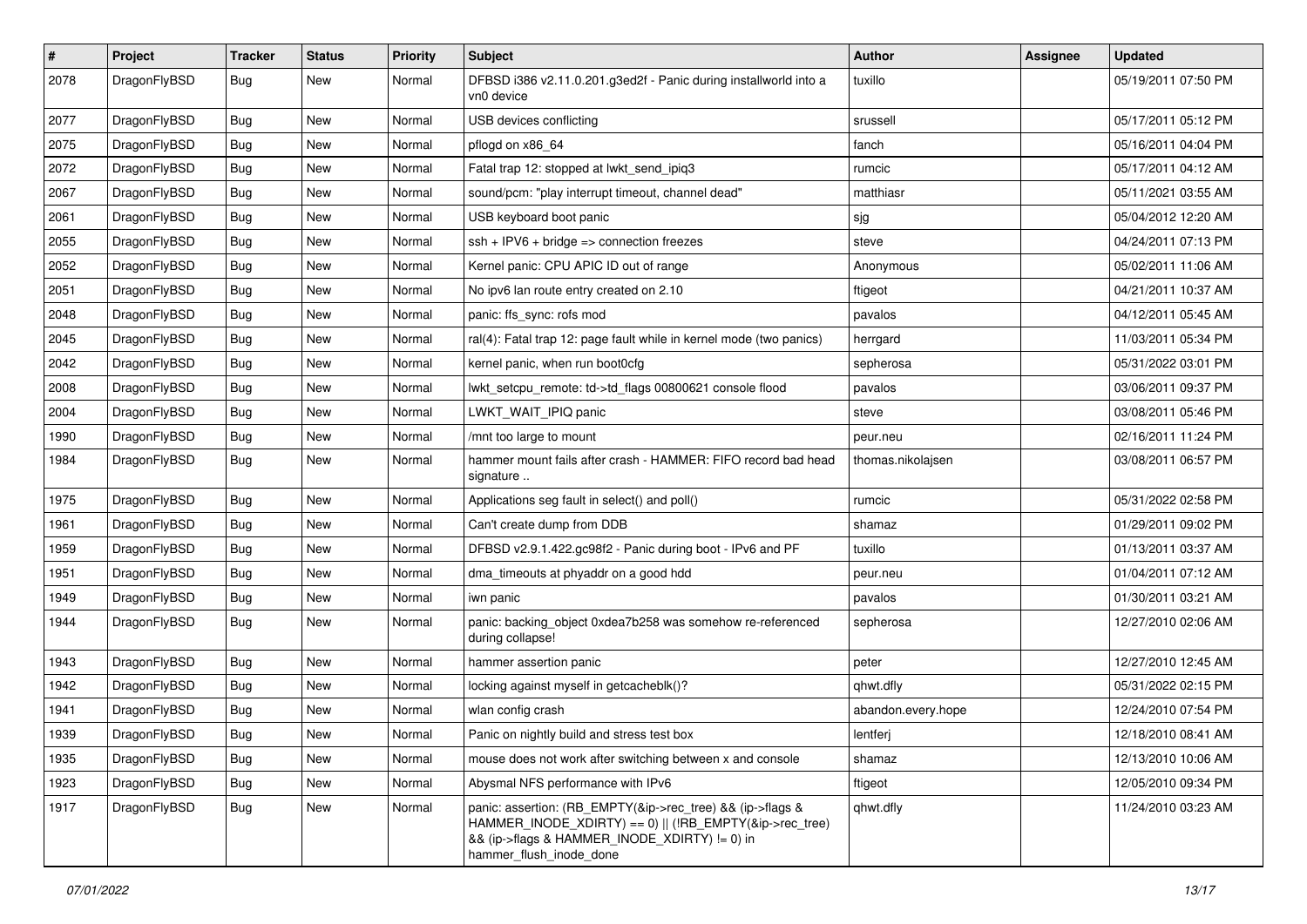| $\sharp$ | Project      | <b>Tracker</b> | <b>Status</b> | <b>Priority</b> | Subject                                                                             | Author           | Assignee | <b>Updated</b>      |
|----------|--------------|----------------|---------------|-----------------|-------------------------------------------------------------------------------------|------------------|----------|---------------------|
| 1916     | DragonFlyBSD | Bug            | New           | Normal          | Constant crashes on x86_64 with UFS                                                 | lentferj         |          | 11/21/2010 07:40 PM |
| 1913     | DragonFlyBSD | <b>Bug</b>     | New           | Normal          | panic: assertion: ip->flush_state != HAMMER_FST_FLUSH in<br>hammer_flush_inode_core | swildner         |          | 11/20/2010 05:27 PM |
| 1907     | DragonFlyBSD | Bug            | New           | Normal          | Hammer crash in hammer_flusher_flush()                                              | swildner         |          | 11/11/2010 05:07 AM |
| 1899     | DragonFlyBSD | Bug            | <b>New</b>    | Normal          | Keyboard doesn't work                                                               | fransm           |          | 05/15/2022 03:32 PM |
| 1884     | DragonFlyBSD | <b>Bug</b>     | New           | Normal          | System completely freezes while listening music (devbuf: malloc<br>limit exceeded)  | shamaz           |          | 01/24/2011 05:00 PM |
| 1877     | DragonFlyBSD | Bug            | New           | Normal          | Freeze during 1st hammer cleanup after new install                                  | elekktretterr    |          | 05/15/2022 11:43 AM |
| 1874     | DragonFlyBSD | Bug            | <b>New</b>    | Normal          | mpd listening on all IPs, accepting only on one                                     | rumcic           |          | 05/08/2011 01:01 PM |
| 1873     | DragonFlyBSD | Bug            | New           | Normal          | Panic upon usb mouse detach and reattaching                                         | rumcic           |          | 02/01/2011 09:53 AM |
| 1867     | DragonFlyBSD | Bug            | <b>New</b>    | Normal          | it(4) motherboard and fan problems                                                  | tuxillo          |          | 07/08/2011 10:48 AM |
| 1861     | DragonFlyBSD | <b>Bug</b>     | <b>New</b>    | Normal          | panic via kprintf (lockmgr called in a hard section)                                | vsrinivas        |          | 10/11/2010 12:56 AM |
| 1850     | DragonFlyBSD | Bug            | New           | Normal          | volume-add on hammer root fs panic                                                  | Johannes.Hofmann |          | 04/18/2019 04:27 AM |
| 1836     | DragonFlyBSD | Bug            | New           | Normal          | Incorrect TCP checksum show up in tcpdump                                           | robgar1          |          | 05/15/2022 11:22 AM |
| 1826     | DragonFlyBSD | Bug            | New           | Normal          | panic during boot: assertion so->so_port  in tcp_input                              | ftigeot          |          | 05/15/2022 11:05 AM |
| 1818     | DragonFlyBSD | Bug            | <b>New</b>    | Normal          | panic: Bad tailq NEXT (kqueue issue ?)                                              | ftigeot          |          | 05/15/2022 11:40 AM |
| 1786     | DragonFlyBSD | <b>Bug</b>     | New           | Normal          | Calling NULL function pointer initiates panic loop                                  | sjg              |          | 10/11/2010 05:28 PM |
| 1774     | DragonFlyBSD | Bug            | <b>New</b>    | Normal          | New IP header cleanup branch available for testing                                  | dillon           |          | 05/15/2022 10:59 AM |
| 1695     | DragonFlyBSD | Bug            | New           | Normal          | NFS-related system breakdown                                                        | Anonymous        |          | 04/10/2014 12:35 AM |
| 1634     | DragonFlyBSD | Bug            | <b>New</b>    | Normal          | panic: spin_lock: 0xe4ad1320, indefinitive wait!                                    | elekktretterr    |          | 01/19/2015 03:21 AM |
| 1594     | DragonFlyBSD | <b>Bug</b>     | New           | Normal          | Kernel panic during boot from Live CD on Dell E6400                                 | bodie            |          | 05/11/2021 03:54 AM |
| 1559     | DragonFlyBSD | Bug            | New           | Normal          | kernel trap                                                                         | phma             |          | 11/27/2021 08:43 AM |
| 1525     | DragonFlyBSD | Bug            | New           | Normal          | boehm-gc problems                                                                   | hasso            |          | 10/13/2012 07:13 PM |
| 1463     | DragonFlyBSD | Bug            | New           | Normal          | Mountroot before drives are initialized                                             | elekktretterr    |          | 12/07/2010 01:30 PM |
| 1246     | DragonFlyBSD | Bug            | New           | Normal          | bad resolution (monitor desync) with livedvd                                        | Przem0l          |          | 02/18/2014 06:29 AM |
| 1194     | DragonFlyBSD | Bug            | New           | Normal          | SCSI errors while trying to copy photos from my camera                              | elekktretterr    |          | 01/14/2015 04:39 PM |
| 1193     | DragonFlyBSD | Bug            | New           | Normal          | kernel doesn't recognize cdrom drive                                                | nonsolosoft      |          | 01/25/2014 09:11 PM |
| 1192     | DragonFlyBSD | Submit         | New           | Normal          | KKASSERTs in sys/kern/uipc_{msg,socket}.c are too strict                            | rumcic           |          | 05/11/2021 04:07 AM |
| 989      | DragonFlyBSD | <b>Bug</b>     | <b>New</b>    | Normal          | installer/fdisk trouble with wrapped values                                         | Discodestroyer   |          | 02/18/2014 06:27 AM |
| 1430     | DragonFlyBSD | Bug            | <b>New</b>    | Normal          | Buggy w(1)?                                                                         | hasso            | alexh    | 11/24/2010 08:09 AM |
| 3154     | DragonFlyBSD | Submit         | <b>New</b>    | Normal          | Update serial handling in bootloader                                                | ddegroot         | dillon   | 11/06/2018 11:21 PM |
| 2092     | DragonFlyBSD | <b>Bug</b>     | New           | Normal          | Panic: Bad link elm 0x next->prev != elm                                            | masterblaster    | dillon   | 12/04/2011 12:49 PM |
| 1964     | DragonFlyBSD | <b>Bug</b>     | <b>New</b>    | Normal          | iwn (panic assertion : wlan_assert_serialized)                                      | sjmm.ptr         | josepht  | 02/01/2011 12:57 PM |
| 1946     | DragonFlyBSD | <b>Bug</b>     | New           | Normal          | ieee80211 panic                                                                     | pavalos          | josepht  | 01/27/2011 06:00 PM |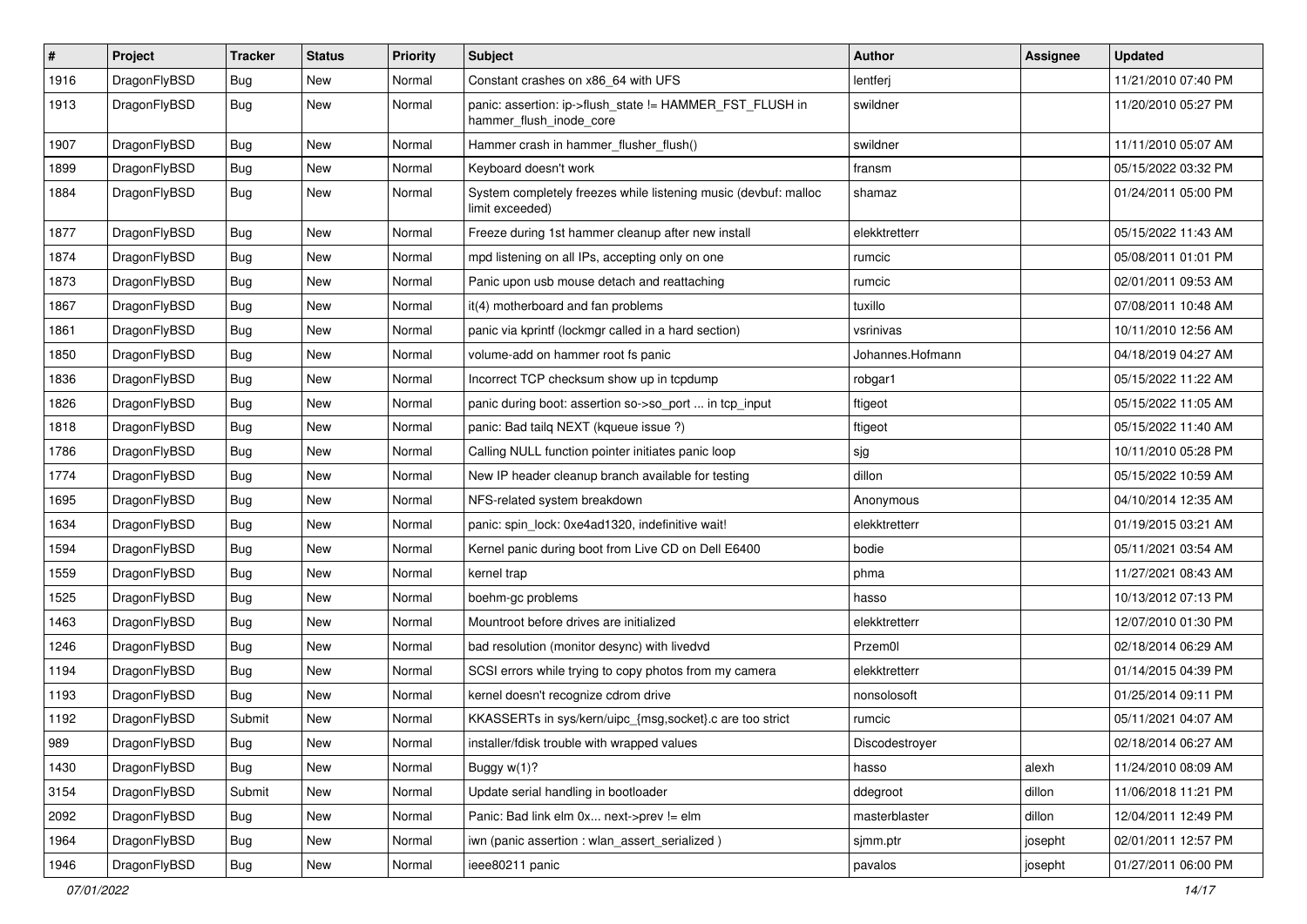| $\vert$ # | <b>Project</b> | <b>Tracker</b> | <b>Status</b> | <b>Priority</b> | <b>Subject</b>                                                                                                                                           | <b>Author</b>     | Assignee  | <b>Updated</b>      |
|-----------|----------------|----------------|---------------|-----------------|----------------------------------------------------------------------------------------------------------------------------------------------------------|-------------------|-----------|---------------------|
| 1969      | DragonFlyBSD   | <b>Bug</b>     | <b>New</b>    | Normal          | pf-related network problem                                                                                                                               | pavalos           | lentferj  | 02/01/2011 06:57 PM |
| 2822      | DragonFlyBSD   | Bug            | New           | Normal          | USB 3.0 stick throws "reading primary partition table: error<br>accessing offset 000[] for 152" error, while the stick works on any<br>other OS I tested | revuwa            | profmakx  | 06/29/2015 05:56 AM |
| 2746      | DragonFlyBSD   | Bug            | New           | Normal          | some fraction of xterms started from the xmonad window manager<br>get killed with SIGALRM                                                                | isenmann          | profmakx  | 12/28/2014 02:51 AM |
| 1769      | DragonFlyBSD   | Bug            | <b>New</b>    | Normal          | panic: assertion: tp->tt msg->tt cpuid == mycpuid in<br>tcp callout active                                                                               | pavalos           | sig       | 05/15/2022 11:07 AM |
| 2585      | DragonFlyBSD   | Bug            | New           | Normal          | Dfly 3.4.3 on ESXi 5.1, HP Smart Array P410 passthrough<br>recognised, but not functioning                                                               | yggdrasil         | swildner  | 05/09/2022 08:14 AM |
| 2265      | DragonFlyBSD   | Bug            | <b>New</b>    | Normal          | mbsrtowcs does not properly handle invalid mbstate t in ps                                                                                               | c.turner1         | swildner  | 01/10/2012 07:56 PM |
| 341       | DragonFlyBSD   | <b>Bug</b>     | <b>New</b>    | Normal          | Vinum erroneously repors devices as busy                                                                                                                 | corecode          | swildner  | 01/21/2012 04:50 AM |
| 3314      | DragonFlyBSD   | Bug            | New           | Normal          | Bring virtio console(4) from FreeBSD                                                                                                                     | tuxillo           | tuxillo   | 05/29/2022 08:24 AM |
| 2496      | DragonFlyBSD   | Bug            | <b>New</b>    | Normal          | NTFS malloc limit exceeded                                                                                                                               | plasmob           | tuxillo   | 02/19/2013 08:47 AM |
| 2416      | DragonFlyBSD   | Bug            | New           | Normal          | .' entry can be removed on mounted nfs filesystem                                                                                                        | ftigeot           | tuxillo   | 06/03/2014 04:40 AM |
| 1876      | DragonFlyBSD   | Bug            | New           | Normal          | devfs in jail + logging out from console(ttyv1+) -> panic                                                                                                | qhwt.dfly         | tuxillo   | 05/31/2022 03:24 PM |
| 1556      | DragonFlyBSD   | <b>Bug</b>     | New           | Normal          | many processes stuck in "hmrrcm", system unusable                                                                                                        | corecode          | tuxillo   | 05/11/2021 03:52 AM |
| 1474      | DragonFlyBSD   | Bug            | New           | Normal          | ithread 1 unexpectedly rescheduled                                                                                                                       | corecode          | tuxillo   | 05/11/2021 03:52 AM |
| 1442      | DragonFlyBSD   | <b>Bug</b>     | New           | Normal          | blocking SIGSEGV and triggering a segment violation produces an<br>all CPU consuming process                                                             | corecode          | tuxillo   | 05/11/2021 03:52 AM |
| 1440      | DragonFlyBSD   | <b>Bug</b>     | New           | Normal          | ptrace/gdb doesn't work after process blocks SIGTRAP                                                                                                     | corecode          | tuxillo   | 05/11/2021 03:52 AM |
| 1293      | DragonFlyBSD   | Bug            | New           | Normal          | 2.2.1-REL Installer Request                                                                                                                              | mk                | tuxillo   | 05/11/2021 04:00 AM |
| 731       | DragonFlyBSD   | <b>Bug</b>     | <b>New</b>    | Normal          | system freeze on "slice too large"                                                                                                                       | corecode          | tuxillo   | 06/25/2022 04:01 AM |
| 2577      | DragonFlyBSD   | Bug            | New           | Normal          | virtio-blk iops performance is cpu limited on high end devices                                                                                           | $g$ js $278$      | vsrinivas | 08/01/2013 02:28 PM |
| 2370      | DragonFlyBSD   | <b>Bug</b>     | <b>New</b>    | Normal          | panic: ffs valloc: dup alloc                                                                                                                             | marino            | vsrinivas | 02/01/2013 09:28 AM |
| 2113      | DragonFlyBSD   | <b>Bug</b>     | New           | Normal          | nmalloc threaded program fork leak                                                                                                                       | vsrinivas         | vsrinivas | 08/11/2011 07:25 PM |
| 2636      | DragonFlyBSD   | Bug            | Feedback      | Low             | Add -x flag to iostat (a la solaris)                                                                                                                     | tuxillo           |           | 05/11/2021 04:07 AM |
| 285       | DragonFlyBSD   | Bug            | Feedback      | Low             | interrupt latency with re without ip address configured                                                                                                  | thomas.nikolajsen |           | 02/20/2014 10:30 AM |
| 1127      | DragonFlyBSD   | Bug            | Feedback      | Low             | cdrom drive not detected                                                                                                                                 | tgr               | corecode  | 01/15/2015 08:55 AM |
| 385       | DragonFlyBSD   | <b>Bug</b>     | Feedback      | Low             | Mail archive address removal                                                                                                                             | justin            | justin    | 03/09/2013 11:24 AM |
| 2721      | DragonFlyBSD   | Submit         | Feedback      | Low             | Some few zalloc calls to objcache ones replacements                                                                                                      | dclink            | tuxillo   | 05/11/2021 04:08 AM |
| 1428      | DragonFlyBSD   | <b>Bug</b>     | Feedback      | Low             | POSIX.1e implementation is too old                                                                                                                       | hasso             | tuxillo   | 05/11/2021 04:00 AM |
| 293       | DragonFlyBSD   | Bug            | Feedback      | Low             | Various updates to the handbook                                                                                                                          | victor            | victor    | 03/10/2013 04:46 AM |
| 2797      | DragonFlyBSD   | Bug            | In Progress   | Low             | vkernels with & without machdep.pmap_mmu_optimize                                                                                                        | yellowrabbit2010  |           | 11/27/2021 08:06 AM |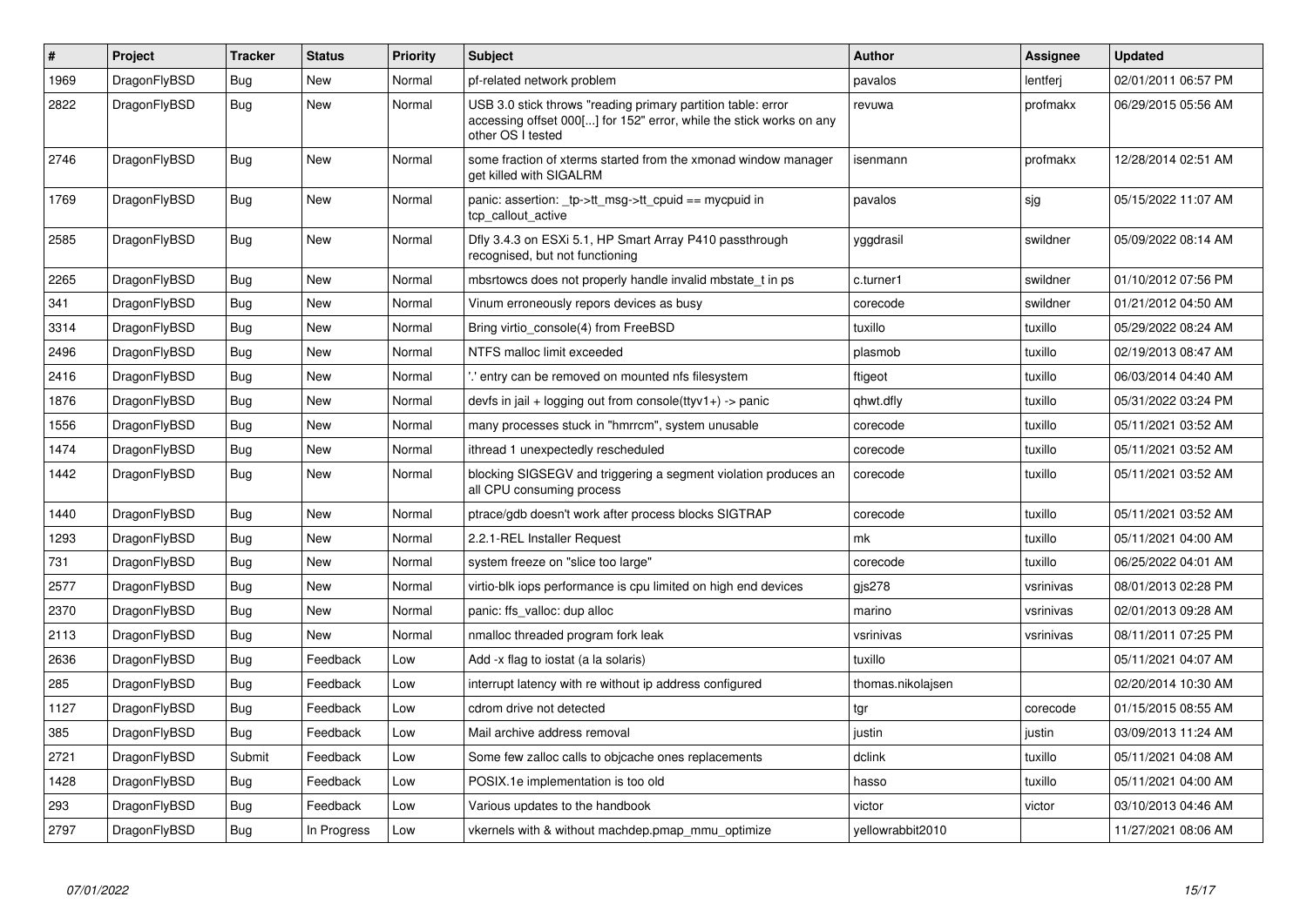| $\vert$ # | Project      | <b>Tracker</b> | <b>Status</b> | <b>Priority</b> | <b>Subject</b>                                                                                                | <b>Author</b>      | Assignee | <b>Updated</b>      |
|-----------|--------------|----------------|---------------|-----------------|---------------------------------------------------------------------------------------------------------------|--------------------|----------|---------------------|
| 2631      | DragonFlyBSD | <b>Bug</b>     | In Progress   | Low             | Verify library versioning current with full package build and switch it<br>on (after publishing packages)     | tuxillo            |          | 05/11/2021 04:06 AM |
| 1148      | DragonFlyBSD | <b>Bug</b>     | In Progress   | Low             | BCM4311 wireless network adapter detected but not functional                                                  | archimedes.gaviola |          | 05/11/2021 04:00 AM |
| 725       | DragonFlyBSD | Bug            | In Progress   | Low             | 'make distribution' fails w/'ro' /usr/obj                                                                     | c.turner           |          | 03/09/2013 01:01 PM |
| 1819      | DragonFlyBSD | <b>Bug</b>     | In Progress   | Low             | truss - Major revamping task list                                                                             | tuxillo            | tuxillo  | 11/27/2021 08:45 AM |
| 3311      | DragonFlyBSD | Bug            | New           | Low             | TrueCrypt support may cause kernel crash                                                                      | arcade@b1t.name    |          | 04/29/2022 06:19 AM |
| 3228      | DragonFlyBSD | <b>Bug</b>     | <b>New</b>    | Low             | pfi kif unref: state refcount $\leq$ 0 in dmesq                                                               | justin             |          | 03/05/2021 06:39 AM |
| 3132      | DragonFlyBSD | <b>Bug</b>     | <b>New</b>    | Low             | unifdef mined                                                                                                 | bcallah            |          | 04/26/2018 08:34 PM |
| 3107      | DragonFlyBSD | <b>Bug</b>     | <b>New</b>    | Low             | ACPI interrupt storm when loading i915 on Lenovo T460                                                         | oyvinht            |          | 07/15/2020 07:01 AM |
| 3101      | DragonFlyBSD | Bug            | <b>New</b>    | Low             | PFI CGI install not working in dragonflybsd 5.0.1 USB install                                                 | bnegre82           |          | 05/11/2021 04:14 AM |
| 3024      | DragonFlyBSD | <b>Bug</b>     | <b>New</b>    | Low             | sys/dev/netif/wi/if_wi.c:1090]: (style) Redundant condition                                                   | dcb                |          | 04/11/2017 11:56 AM |
| 2931      | DragonFlyBSD | Bug            | <b>New</b>    | Low             | 'gdb' of 'vkernel' unable to print backtrace                                                                  | tofergus           |          | 07/26/2016 01:51 PM |
| 2887      | DragonFlyBSD | Bug            | New           | Low             | Missing extattr namespace to string and<br>extattr_string_to_namespace functions                              | rubenk             |          | 02/06/2016 05:09 AM |
| 2882      | DragonFlyBSD | Bug            | <b>New</b>    | Low             | bridge sends packets from individual interfaces                                                               | arcade@b1t.name    |          | 01/09/2016 12:43 PM |
| 2878      | DragonFlyBSD | <b>Bug</b>     | New           | Low             | [fix] CCVER problem when using clang and cpu extensions<br>(intrinsics)                                       | arcade@b1t.name    |          | 06/24/2016 04:25 AM |
| 2877      | DragonFlyBSD | <b>Bug</b>     | <b>New</b>    | Low             | sed fails when working with UTF-8 locale and non-UTF symbols                                                  | arcade@b1t.name    |          | 12/30/2015 11:20 AM |
| 2859      | DragonFlyBSD | Bug            | New           | Low             | Installer configuration menu always highlights "Select timezone", no<br>matter which step was last completed. | cgag               |          | 12/02/2015 01:54 PM |
| 2858      | DragonFlyBSD | Bug            | New           | Low             | Installer "Local or UTC" question should have "No" selected by<br>default.                                    | cgag               |          | 12/02/2015 01:18 PM |
| 2790      | DragonFlyBSD | Submit         | <b>New</b>    | Low             | filedesc softrefs increment code factoring                                                                    | dclink             |          | 02/21/2015 04:00 AM |
| 2680      | DragonFlyBSD | <b>Bug</b>     | <b>New</b>    | Low             | boot0cfg update makes box unbootable                                                                          | herrgard           |          | 06/10/2014 06:02 AM |
| 2675      | DragonFlyBSD | Bug            | <b>New</b>    | Low             | Ultimate N WiFi Link 5300 get iwn intr: fatal firmware error on 5GHz                                          | revuwa             |          | 05/11/2021 04:07 AM |
| 2552      | DragonFlyBSD | Bug            | <b>New</b>    | Low             | hammer recovery should indicate progress                                                                      | phma               |          | 05/03/2013 12:13 AM |
| 2529      | DragonFlyBSD | Bug            | <b>New</b>    | Low             | Sundance network adapter is not detected and attached                                                         | kworr              |          | 03/25/2013 02:29 AM |
| 2403      | DragonFlyBSD | <b>Bug</b>     | <b>New</b>    | Low             | newfs -E doesn't handle /dev/serno device names properly                                                      | ftigeot            |          | 08/17/2012 05:07 AM |
| 2095      | DragonFlyBSD | Bug            | New           | Low             | Running installer post-install: Unsupported DFUI transport "                                                  | greenrd            |          | 06/26/2011 09:20 AM |
| 2020      | DragonFlyBSD | Bug            | New           | Low             | Port brcm80211 driver from Linux to DragonFly BSD                                                             | studer             |          | 03/05/2011 10:54 PM |
| 1982      | DragonFlyBSD | Bug            | <b>New</b>    | Low             | There is no linuxulator on x86-64                                                                             | herrgard           |          | 05/31/2022 02:25 PM |
| 1947      | DragonFlyBSD | <b>Bug</b>     | <b>New</b>    | Low             | GA-880GM-UD2H (rev. 1.3) AHCI fails to detect disks at the end of<br>the RAID controller                      | eocallaghan        |          | 11/27/2021 08:46 AM |
| 1882      | DragonFlyBSD | <b>Bug</b>     | <b>New</b>    | Low             | Idea for handling new USB vendor/device codes                                                                 | bmk                |          | 10/20/2010 12:15 PM |